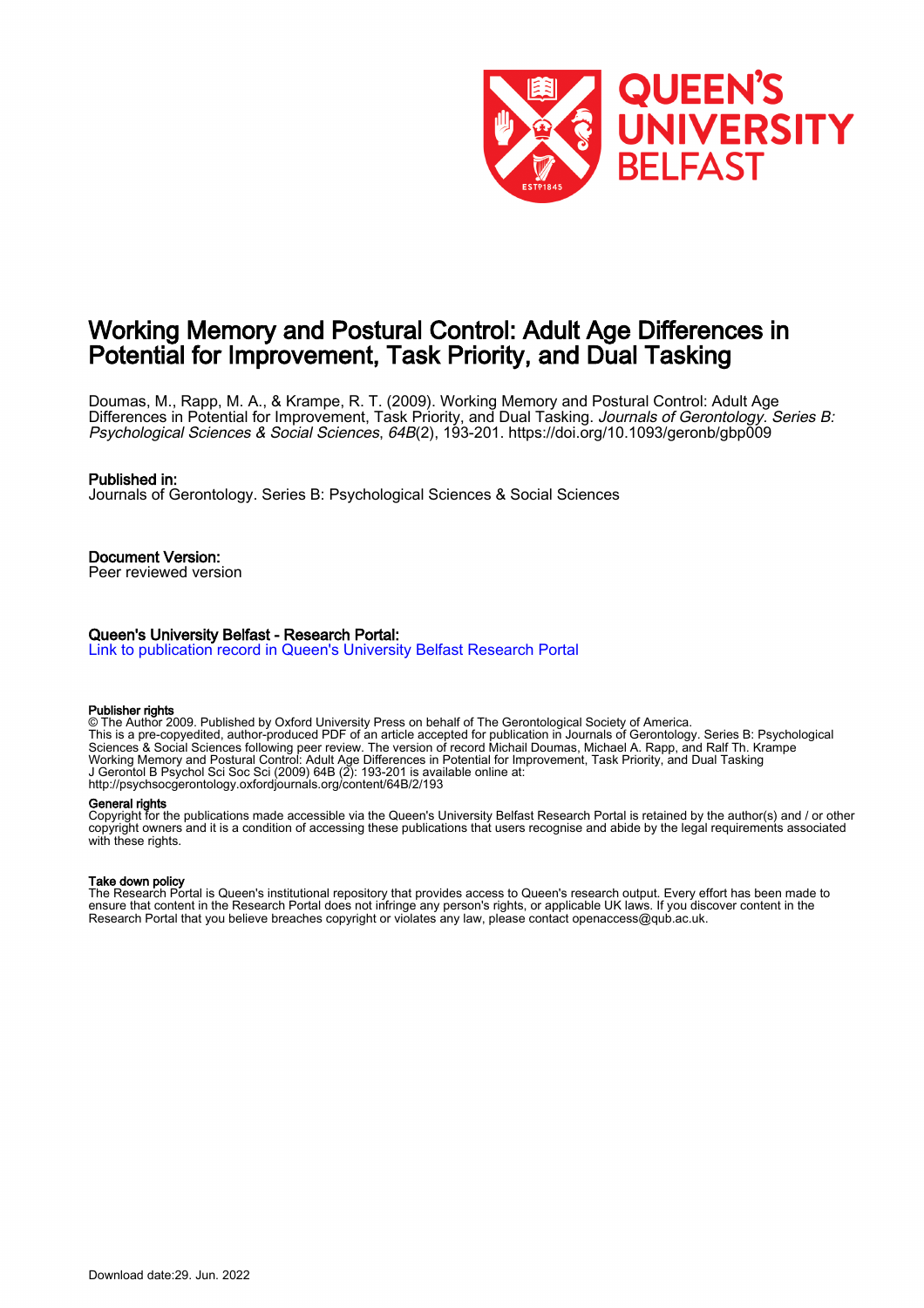Running head: Age Differences in Improvement, Task-Priority and Dual-Tasking

Working Memory and Postural Control: Adult-Age Differences in Potential for Improvement, Task-Priority and Dual-Tasking

Michail Doumas

Department of Psychology, K.U. Leuven, Belgium

Michael A. Rapp

Department of Psychiatry, Charité University Hospital Medicine, Berlin, Germany

Ralf Th. Krampe

Department of Psychology, K.U. Leuven, Belgium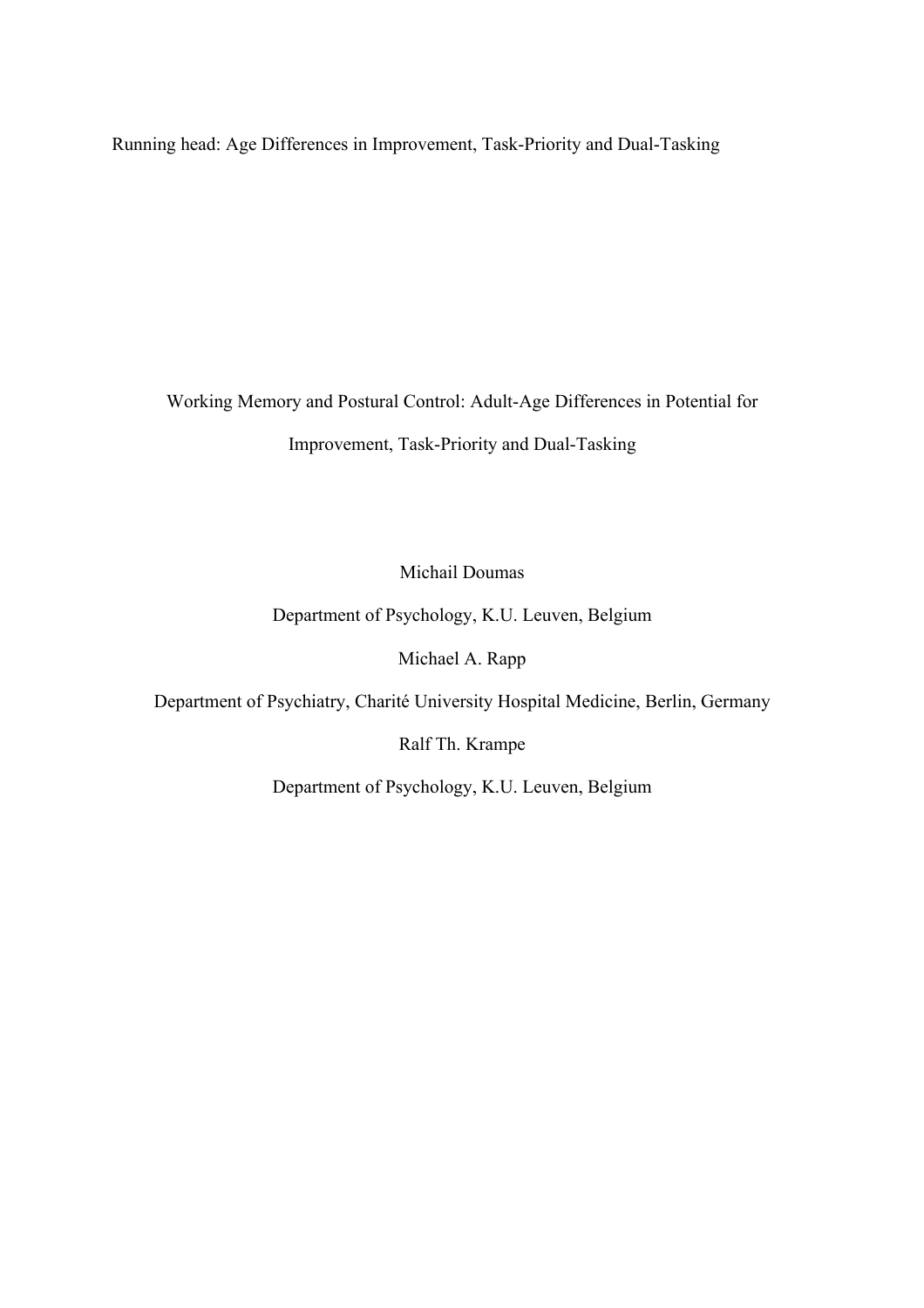#### Abstract

We investigate dynamic posture control and working memory (NBack) retest practice in young and older adults, focusing on older adults' potential for improvement in the component tasks, but more importantly in dual-task performance. Participants performed the two tasks in 11 sessions under single- and dual-task conditions. Posture improvement was observed with retest practice for both groups. Increase in cognitive load after initial practice led to greater dual-task costs (DTCs) in both tasks in older and higher costs in memory in young adults. With continued practice, costs were reduced by both groups, however the two groups focused improvement on different tasks: Older adults focused on posture but young on cognition. These results emphasize older adults' potential for improvement in dual-task performance, and their flexibility to utilize the practice gains in posture to optimize cognitive performance.

Keywords: dual-task, aging, posture, balance, working memory, resource allocation, risk of falling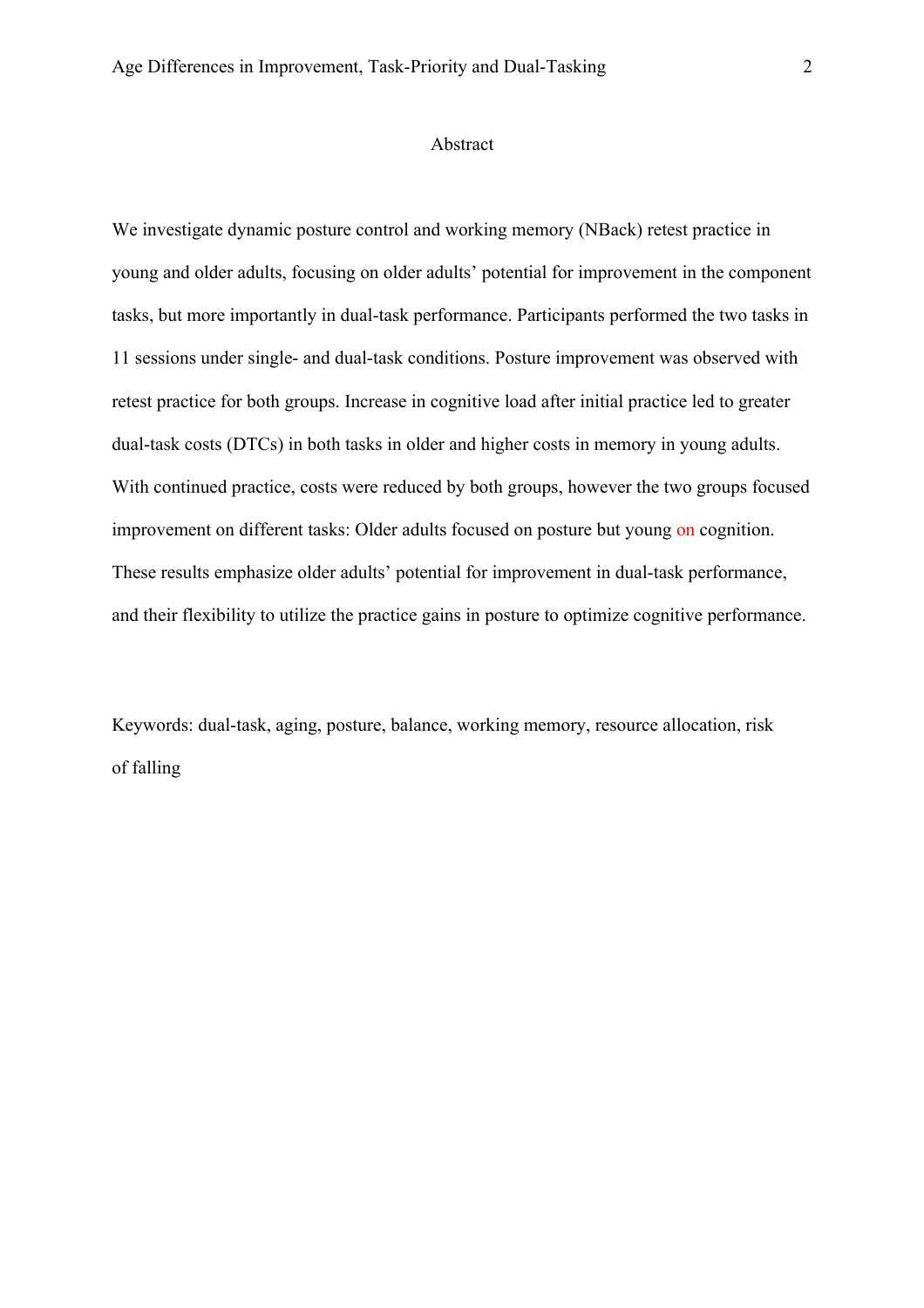Working Memory and Postural Control: Adult-Age Differences in Potential for Improvement, Task-Priority and Dual-Tasking

Standing balance is a seemingly effortless task for young adults, easily performed at the same time with other tasks such as talking, or remembering a shopping list. However, multitasking in everyday settings may be more difficult for older adults, due to age-related decline in cognitive and sensorimotor processing. For example, imagine a young and an older adult standing on a bus and talking. If the bus goes over a speed bump introducing additional challenges to postural control, it is more likely for the older adult to interrupt the conversation and focus his resources on posture, thereby avoiding a potential fall. Recent evidence suggests that in older adults postural control requires attentional resources (Woollacott & Shumway-Cook, 2002). When two tasks (i.e. posture-memory) are performed at the same time (dual-task), and they require more than the total amount of available resources, dual-task costs (DTCs) are observed, i.e. performance on either or both tasks declines. These limits will be reached faster (i.e., costs will be higher) in older adults, given that their overall resources are reduced relative to young adults' and that sensorimotor control declines with age (Lindenberger, Marsiske, & Baltes, 2000; Woollacott & Shumway-Cook, 2002).

Understanding the way resources are allocated is an especially critical issue for current aging research, as shown by recent studies assessing sensorimotor-cognitive dual-task performance including sensorimotor tasks such as posture (Doumas, Smolders, & Krampe, 2008), walking (Lovden, Schaefer, Pohlmeyer, & Lindenberger, 2008), force control (Voelcker-Rehage & Alberts, 2007) and coordination of hand-foot movements (Heuninckx, Debaere, Wenderoth, Verschueren, & Swinnen, 2004). Posture is of particular interest for aging research because lack of control in this task increases the possibility of a fall, the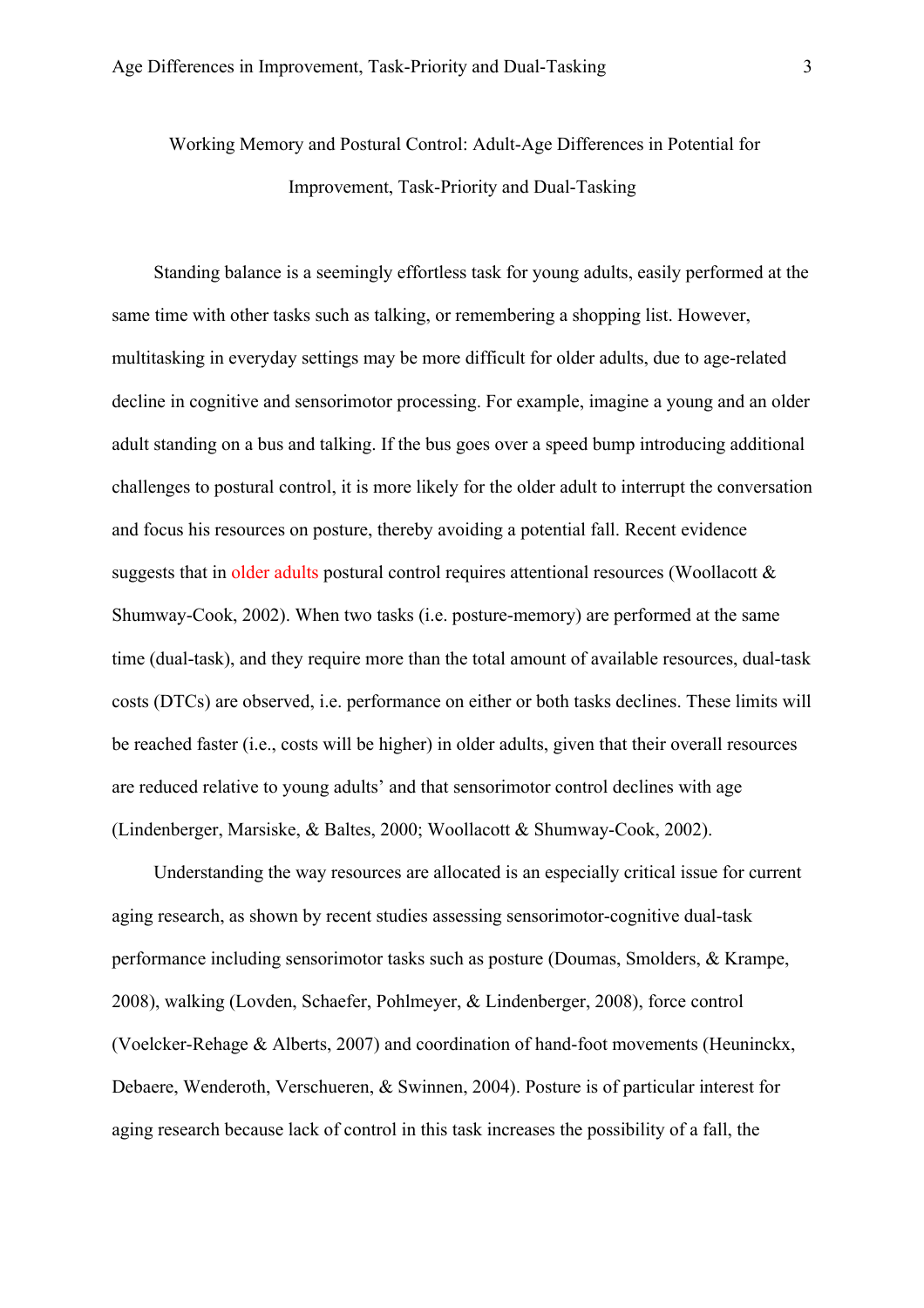leading cause of accidental death among older adults (Fuller, 2000). Recent studies comprising posture-cognition dual-task performance suggest that when instability increases older adults allocate more attentional resources to posture control than to cognition in order to avoid fall accidents. This pattern of resource allocation was demonstrated in recent studies, by introducing a manipulation of task difficulty (instability) in posture, including the low difficulty (stable) condition of quiet standing and the high difficulty (unstable) condition of standing on a moving surface (Brown, Sleik, Polych, & Gage, 2002; Doumas, Smolders, & Krampe, 2008; Rapp, Krampe, & Baltes, 2006). These studies showed that older adults directed their resources from cognition to posture only when instability increased, thereby prioritizing postural stability over cognitive performance.

Li and colleagues (2001) demonstrated similar adaptivity in older adults' resource allocation. In their study young and older adults memorized word lists while walking a track with obstacles. Older adults showed higher DTCs in memory than young adults, whereas decrements in walking were comparable for the two age groups. When participants were provided with external aids assisting their performance the two age groups prioritized different tasks; older adults utilized the walking aid (a handrail) to optimize sensorimotor performance, whereas young adults made more frequent usage of memory aids choosing to optimize cognition. Evidence from dual-task studies and research focusing on the occurrence of falls (Berg, Alessio, Mills, & Tong, 1997; Connell & Wolf, 1997) suggests that age-related problems in dual-tasking might contribute to falls in older adults. Improving concurrent cognitive and balance performance may thus be essential, not only in rehabilitation, but as a means of fall prevention that fosters functional independence and improves the quality of life in healthy older adults.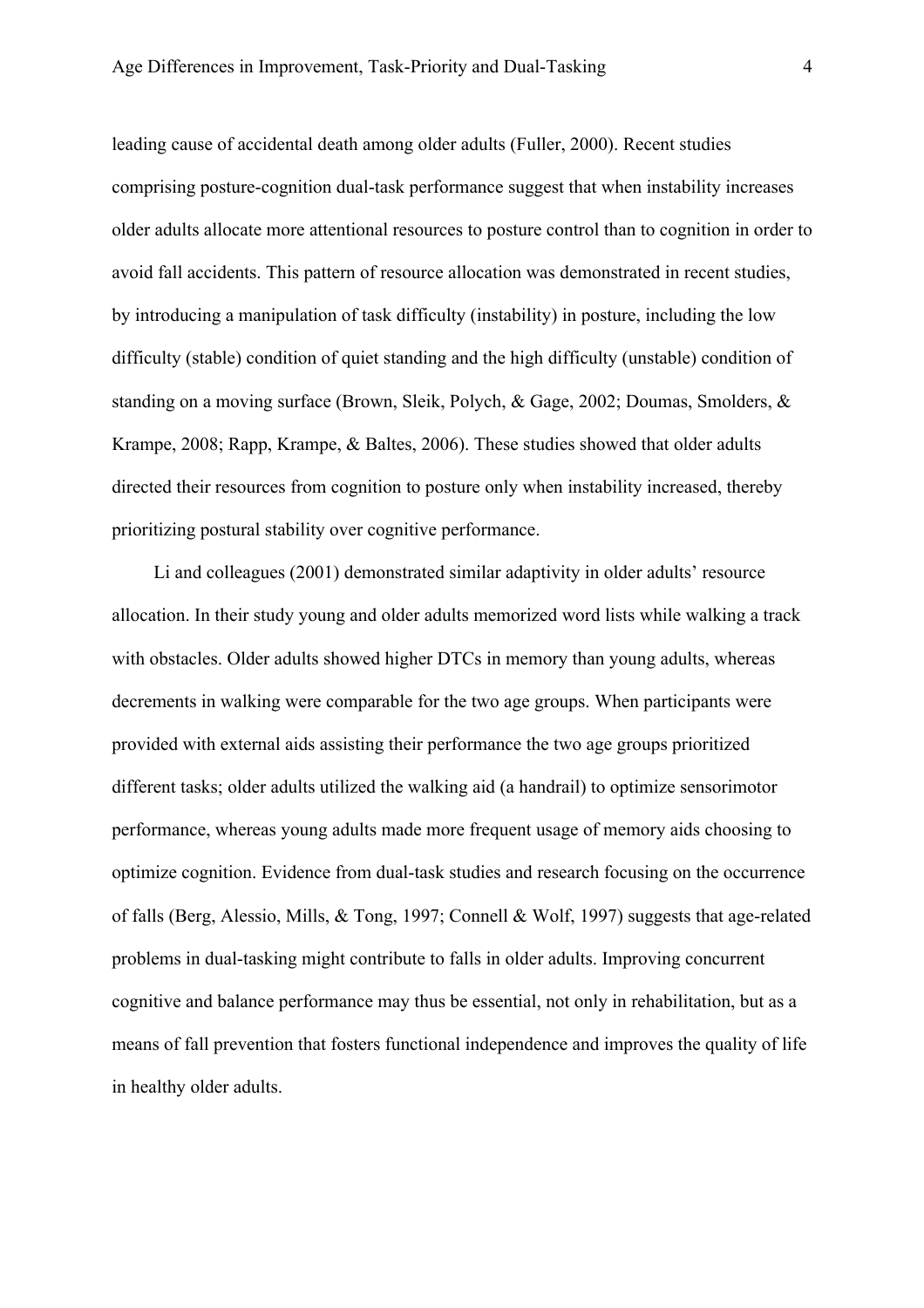### *Age-Differential Improvement in Cognitive and Sensorimotor Tasks*

There is wide agreement in the literature that older adults can improve performance in cognitive tasks through systematic cognitive training or in the course of extensive retesting, but evidence is mixed with respect to adult-age differences in rate and potential for improvement. While some studies found similar improvement on new tasks or skills in young and older adults (Hertzog, Williams, & Walsh, 1976; Peretti, Danion, Gierski, & Grange, 2002; Salthouse, 1990; Scialfa, Jenkins, Hamaluk, & Skaloud, 2000), others observed a magnification of initial age differences after extensive laboratory training in a mnemonic skill (Kliegl, Smith, & Baltes, 1990). Such limitations in plasticity (trainability) for acquiring new, complex cognitive skills appear to be pronounced in very old age (Singer, Lindenberger, & Baltes, 2003). Using a retest paradigm, Yang et al. (2006) demonstrated reductions from the seventh to the eighth decade of life in plasticity for improving on basic cognitive functions (reasoning and mental speed) but even the oldest participants had preserved some plasticity.

Regarding improvement in sensorimotor tasks, posture and gait training have been successfully used in rehabilitation to assist balance recovery in clinical populations, such as hemiparetic stroke patients and fall prone individuals. Recent balance training studies in older adults used tasks such as wobble board or mini trampoline training and showed improvements in proprioception (joint position sense) in the ankle (Waddington & Adams, 2004) and the knee (Diracoglu, Aydin, Baskent, & Celik, 2005). Balance intervention studies have also used Tai-Chi as a way of improving balance in older adults, however, these studies assessed primarily the occurrence of falls (F. Z. Li, Fisher, Harmer, & McAuley, 2005; F. Z. Li et al., 2005) rather than posture control per se. A recent study suggests that the beneficial effects of Tai-Chi are not evident using measurements of posture control (Woo, Hong, Lau,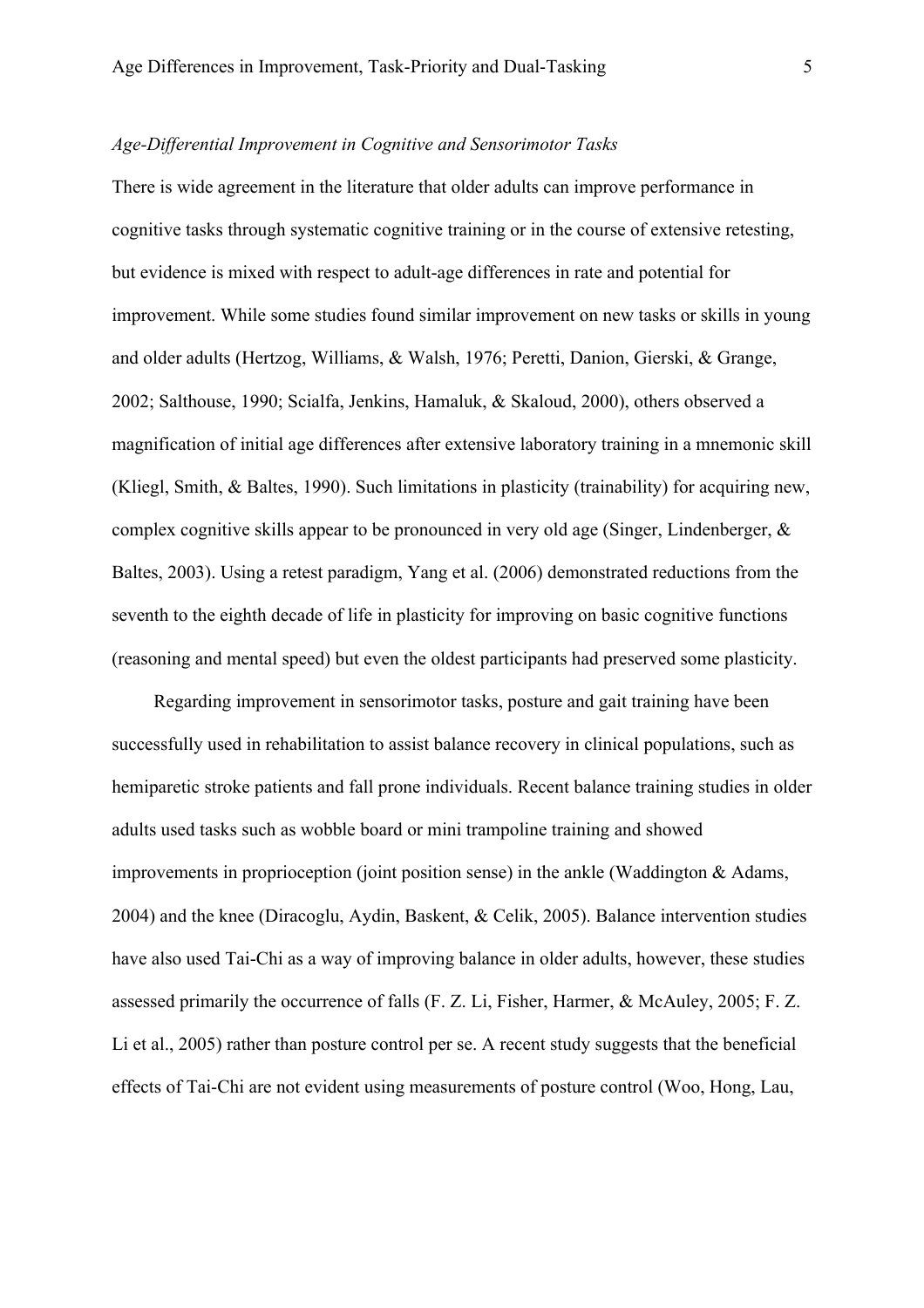& Lynn, 2007). Thus, it is still unclear whether and to what degree older adults' posture control improves with training.

Fewer studies have examined improvement in dual-tasking with training and those who did used combinations of two cognitive tasks. Kramer and colleagues (Kramer, Larish, & Strayer, 1995; Kramer, Larish, Weber, & Bardell, 1999) showed that given proper training, older adults can improve their dual-task performance and also learn to flexibly allocate resources to either component task. The only study of older adults' dual-task improvement in posture-cognition settings (Silsupadol, Siu, Shumway-Cook, & Woollacott, 2006) compared single- and dual-task training in three balance impaired older adults. However, systematic evidence related to healthy older adults' potential for improving in posture-cognition dualtasking and related differences compared with young adults is missing from the literature.

# *Outline of the Study*

In the present study we investigated healthy young and older adults' improvement through retest practice in concurrent posture and working memory performance. We asked were whether young and older adults could improve in dual-tasking over and above improvements in single-task performance and whether improvement was similar for cognitive and posture tasks in both age groups. To this end we used a retest paradigm over the course of 11 sessions, during which participants were tested on the NBack working memory task (Dobbs & Rule, 1989), on postural stability while standing upright on a tilting platform, and on concurrent performance of the two tasks.

Studying age related differences in dual-task improvement presumes a demonstration of DTCs and experimental control over the amount of these costs. However, age differences in DTCs can be the result of ceiling (typically in young adults) or floor (typically in older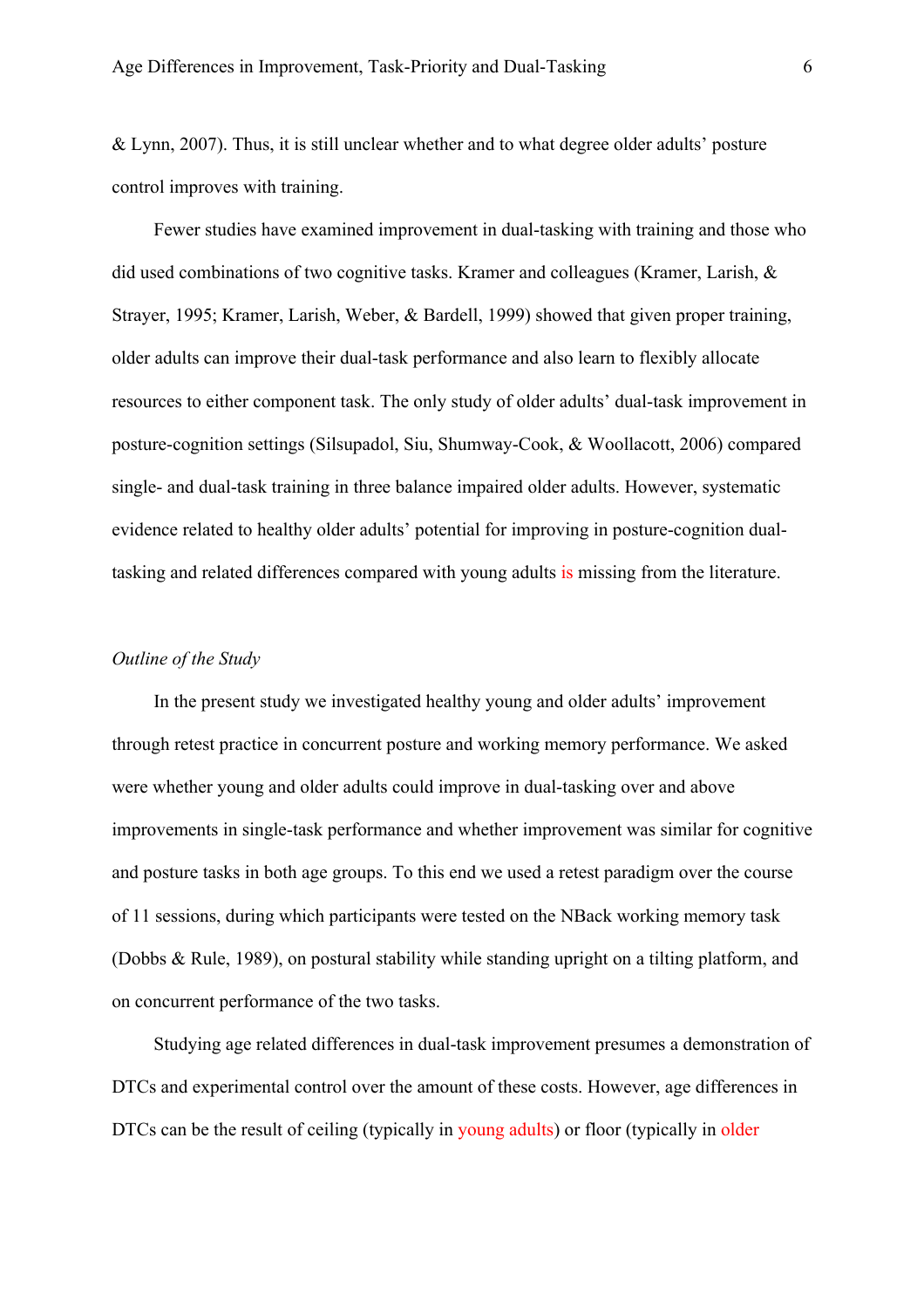adults) levels of single-task performance. We approached these problems by individually adjusting accuracy in the cognitive task and by organizing our study in two phases: In the first five sessions (first phase), participants performed the cognitive task at a low level of difficulty (NBack-2), concurrently with the posture task. After session five (second phase), we increased the overall level of cognitive load by going from NBack-2 to NBack-3 and by individually adjusting presentation rates in order to achieve 80% or 100% performance accuracy under single-task conditions. That way, we aimed to establish a common single-task baseline for all participants, making retest assessment of dual-task decrements comparable between age groups, and avoiding floor and ceiling effects. During the second phase of the study participants' single- and dual-task performances and their improvement were assessed using retest practice.

We expected overall improvement of single-task postural control in young and older adults throughout the study. With respect to DTCs, we predicted that the increase in cognitive load early in the second phase would lead to higher costs in older than in young adults. We also expected that in the second phase, the individual adjustment of cognitive load would occupy all the available resources in single-task cognition, thus, the additional resources required for posture-cognition dual-tasking would cause an increase in DTCs in posture, especially in older adults. Subsequently, however, we expected young as well as older adults to reduce these elevated DTCs during extensive retesting. Finally, following evidence by Li et al. (2001) for differential task priority in walking and memory, we predicted that during dual-task retesting older adults would mostly improve their postural control, while young adults would optimize cognitive performance.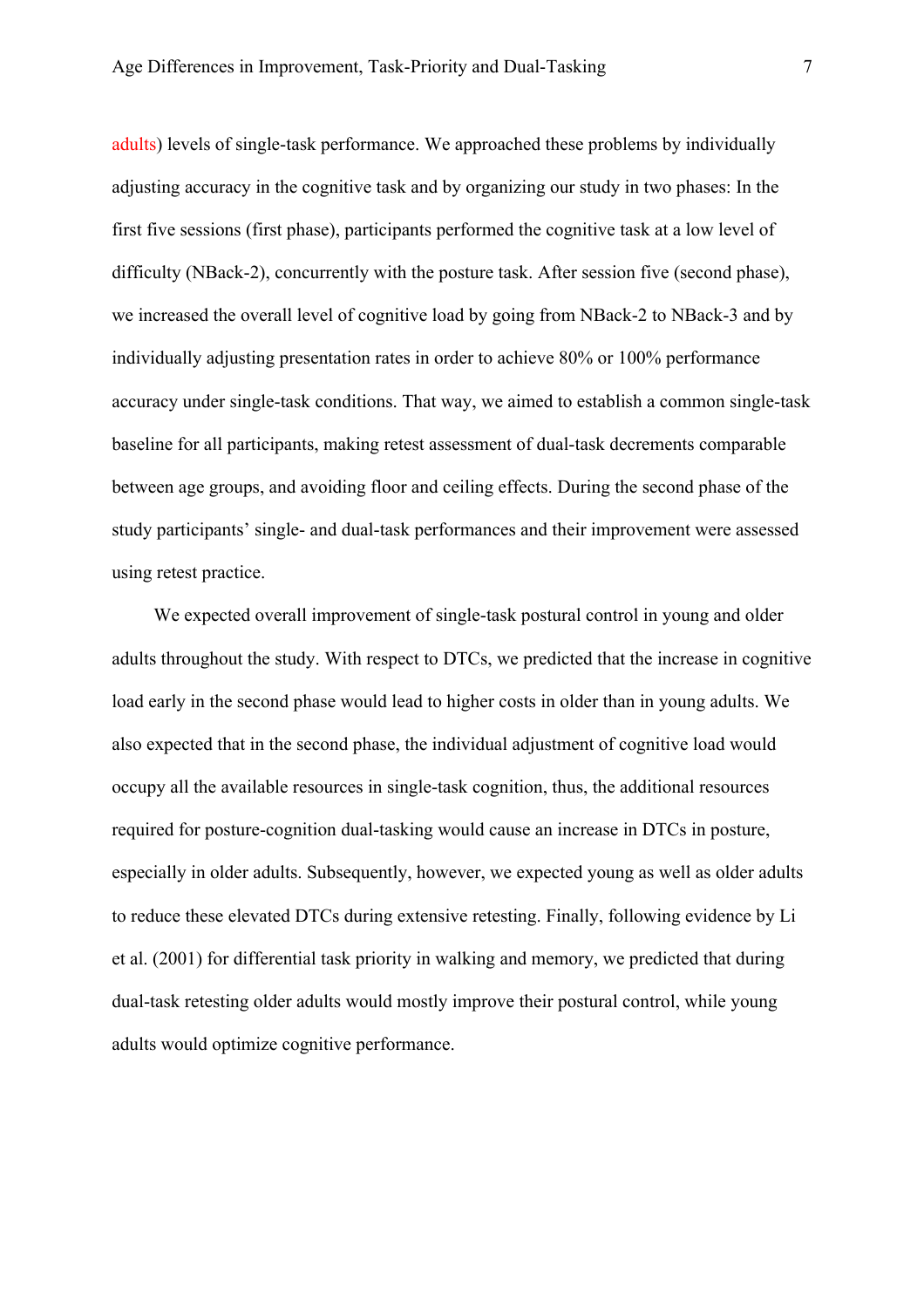#### Method

#### *Participants*

Eight young (four female, four male; aged 25-29 years, mean 26.55 years, SD 1.87 years) and 10 older adult volunteers (6 female, 4 male; aged 62 - 71 years, mean 66.86 years, SD 3.26 years) participated in the present study. The study included only participants scoring at least 28 in the Mini Mental State Examination to rule out effects of dementia. They were recruited from the subject database of the Max Planck Institute (MPI) for Human Development in Berlin, and were paid 10 Euros per session for their participation. The study was approved by the institute's ethics committee.

# *Apparatus*

In single-task performance, for the cognitive task participants sat at a table and stimuli were presented using a monitor connected to a Power Macintosh 7100/80 Computer. In dual-task performance, a Pentium III PC was used for stimulus presentation. For posture measurements participants stood on a 40 x 60 cm Kistler 9286A multicomponent force platform (Kistler Instrumenten AG, Winterthur, Switzerland). Piezoelectric sensors located at the corners of the platform provided a 12-channel recording of lateral, vertical, and anterior-posterior forces and their momentums. The platform was mounted on a robotic axis (Power Cube Rotari PR 110, mcm Prüfsysteme GmbH, Berlin, Germany). Movement amplitude and angular velocity were controlled by a *µ*-musics computer (*µ*-M-S Eth-RJ45; mcm Prüfsysteme GmbH) which also sampled the 12-channel recordings at a rate of 10 kHz.

#### *Tasks and Procedure*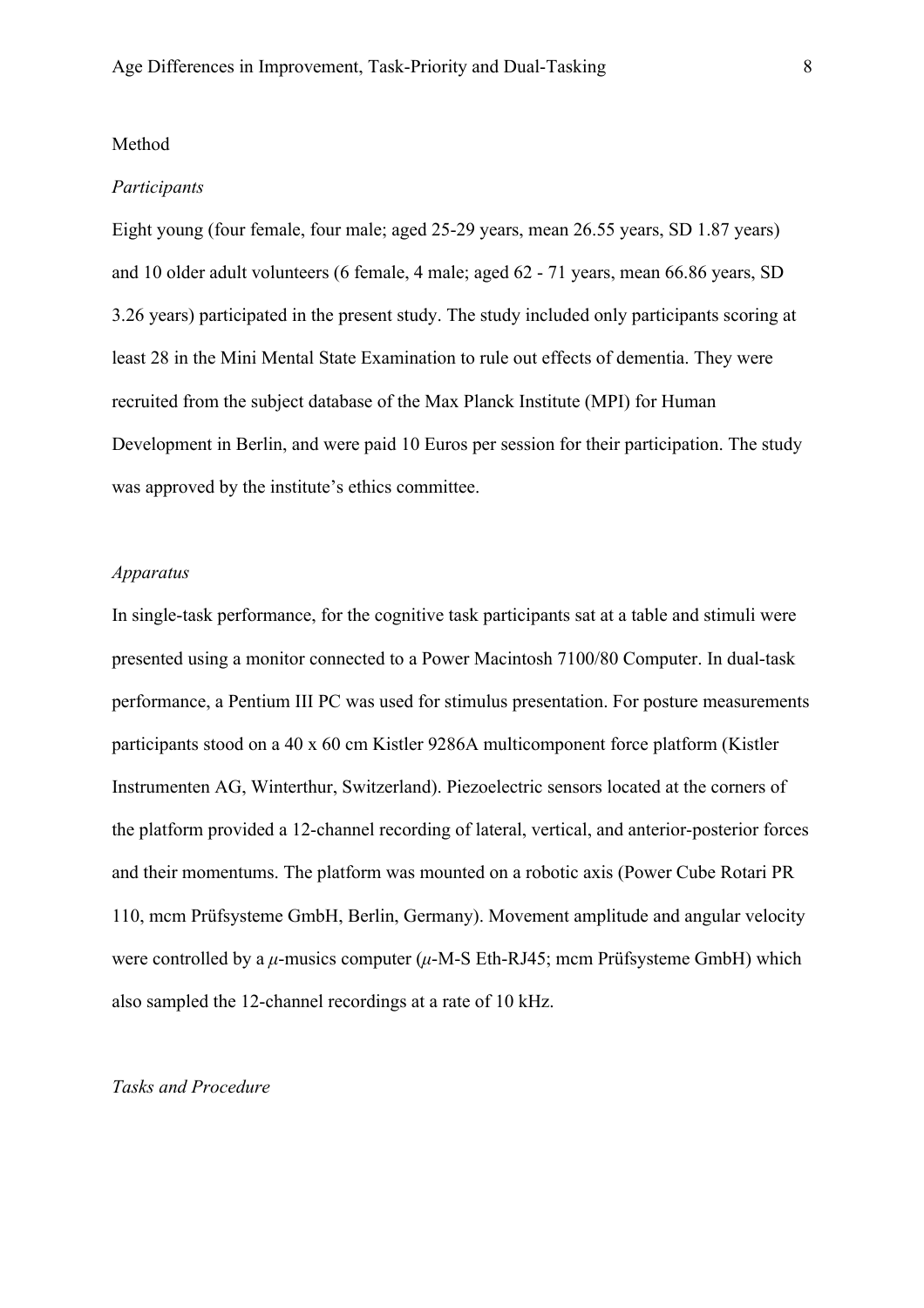In single-task conditions participants performed either the cognitive or the posture task. For the cognitive task, they were asked to name single digits (one to nine) presented successively at a Stimulus Onset Asynchrony (SOA) which varied between 2500 and 1000 ms depending on session and individually adjusted difficulty level (see below). Stimuli were presented on a computer screen at a random order (Stimulus duration: 500 ms). Working memory was challenged by asking participants to name the stimulus presented two (NBack-2, sessions 1, 2, 4 and 5) or three cycles (NBack-3, sessions 6-11) before the current stimulus. Participants started from the third (NBack-2) or fourth (NBack-3) digit in each trial. Working memory performance was assessed by two experimenters, writing down the items verbalized at a given trial. The number of correct items named from the beginning of the trial until the first error was recorded as the number of correct items<sup>1</sup>.

Postural control was assessed under stable and moving (sinusoidal platform rotations in the sagittal plane about the ankle joint axis. Frequency:  $0.3$  Hz, Amplitude:  $3^{\circ}$ ) platform conditions or while participants stabilized after surprise perturbations (platform tilts). The focus of this paper is on the moving platform condition. In dual-task conditions participants performed the cognitive task (NBack-2 or NBack-3) as accurately as possible, while maintaining a stable posture. After each trial, feedback was provided on cognitive performance (number of correct items) and postural stability (COP area).

The study comprised up to three orientation sessions in the NBack task (30min each), followed by 11 practice sessions separated in two phases. Detailed information about the progression of the sessions and the tasks assessed in each one is presented in Table 1. In orientation sessions, participants started by performing the cognitive task only, for up to three sessions, to familiarize themselves with the task and to achieve 100% correct performance.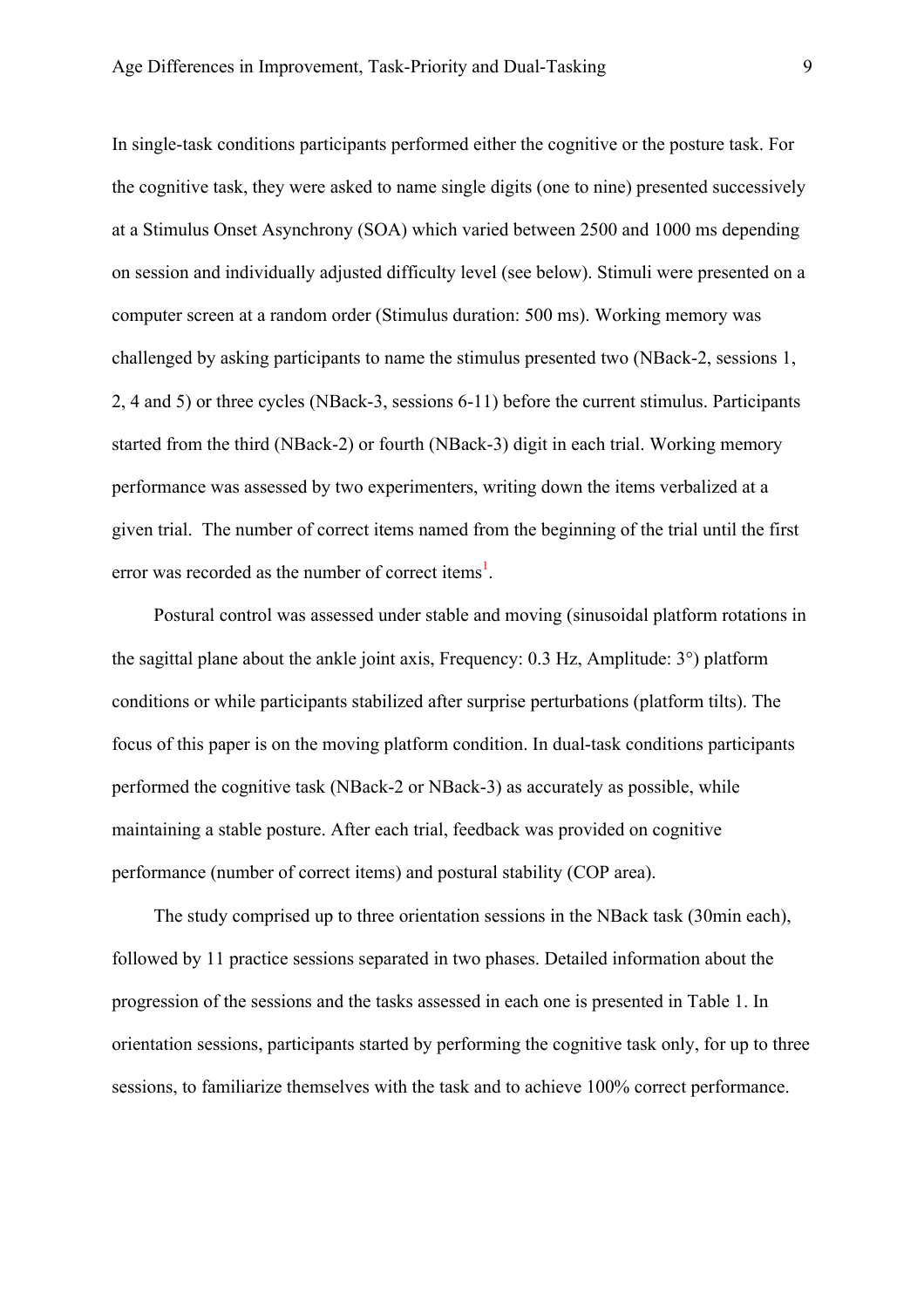Up to three sessions were necessary to ensure that all older adults reached 100% correct performance. The task comprised 12 stimuli with an SOA of 2500 ms.

#### Insert Table 1 here

In the first phase (Sessions 1, 2, 4 and 5) the two tasks were performed concurrently, either on a stable platform (Sessions 1 and 4) or on a moving platform (Sessions 2 and 5). At the end of session 5 the cognitive task was assessed in a single-task context. In session 3 participants performed a functional stability boundary task in which their limits of stability were evaluated. In the above dual-task sessions, the cognitive task was always NBack-2 with a SOA of 2500 ms. In order to control for articulatory movements which cause an increase in postural instability (Yardley, Gardner, Leadbetter, & Lavie, 1999), in all dual-task sessions, single-task performance in posture was also assessed by naming the current digit starting at the first one presented (NBack-0), while standing on the platform. In dual-task sessions, participants performed A) two blocks of 2 single-task trials (posture and NBack-0), and B) two blocks of 2 dual-task trials (posture and NBack-2) in an A-B-B-A design. This order made sure that possible improvement over the course of the eight trials did not affect the single- vs. dual-task comparison.

After assessing single- and dual-task performance in NBack-2 in the first phase, in the second phase of the study the number of items in the working memory task was raised from NBack-2 to NBack-3 starting from Session 6. Posture tasks comprised the moving platform condition already used in the first phase of the study, as well as a condition with perturbations. To assess the influence of cognitive load in dual-task performance under conditions of comparable challenge for all participants and to avoid ceiling effects, task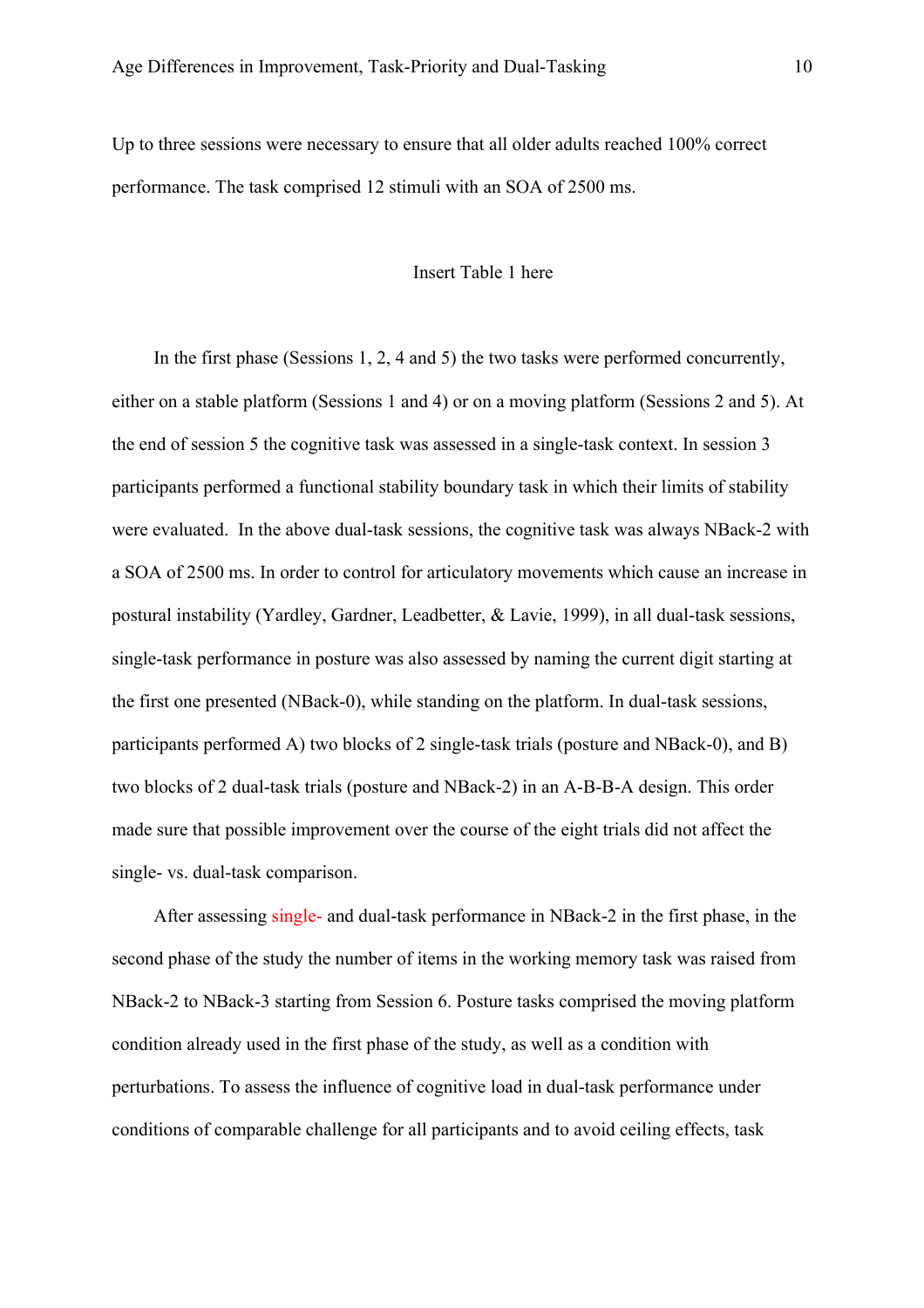difficulty (presentation rate) was individually adjusted. In addition, two levels of cognitive difficulty were introduced, low and high, by means of a longer or shorter SOA respectively. Low was the level of difficulty (SOA) at which participants were responding to all items correctly (100%), and high the level at which they were responding to 80% of the items correctly.

The two levels were established at Sessions 6 and 7, during which single-task performance was reassessed, using an adaptive testing procedure. SOA was gradually increased over the course of the two sessions from 2500 ms (12 items) to 1000 ms (30 items) at 6 levels of 4 trials each (2500, 2200, 1800, 1500, 1200 and 1000 ms). Testing stopped at the SOA at which participants reached an average of 80% correct performance, defined as the high difficulty level, and the nearest SOA in which they reached 100% correct, defined as the low difficulty level. Sessions 6 and 7 also included 4 single-task posture trials (moving platform), to maintain the level of postural stability obtained in the previous sessions. The two levels of cognitive difficulty established in session 7 were then used in three sessions examining dual-task performance in the most challenging conditions of the two tasks: cognitive NBack-3 and moving platform. Sessions 8, 9, and 10 were performed at an A-B-B-A design as described above for the previous dual-task sessions. In these sessions, two 8-trial blocks were performed, one for low and one for high cognitive difficulty. The final session (Session 11) included single-task (post-test) assessments of the cognitive task to evaluate performance improvement.

# *Data Analysis*

Postural stability was assessed by fitting an 88% confidence ellipse to the Center Of Pressure (COP) trajectory using Principal Component Analysis. The two axes determined by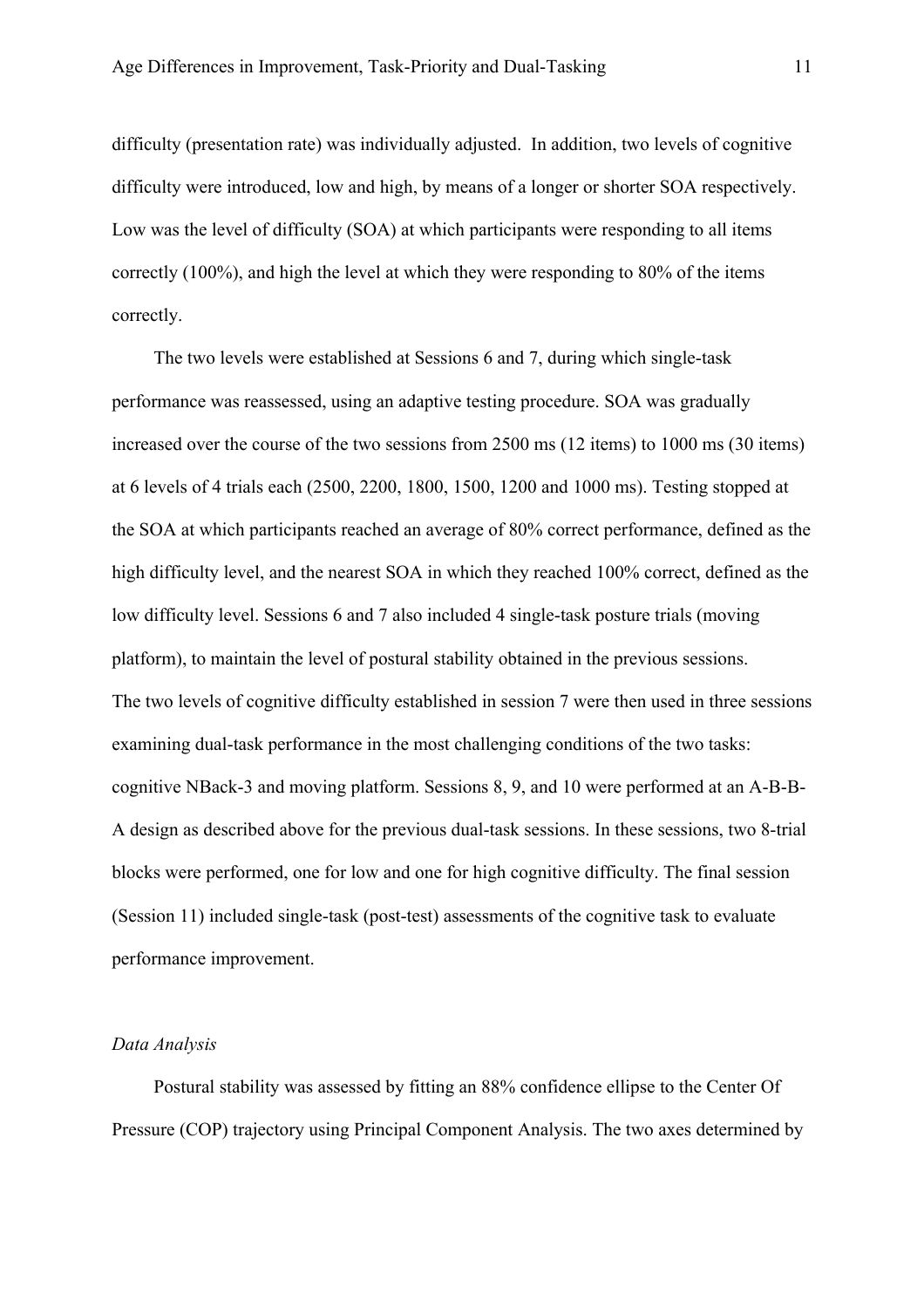the two principal components were used as the two axes of the ellipse. The length of each axis was equal to 2 standard deviations of the COP trace along the axis, fitting 88% of the COP trajectory within the ellipse (Duarte & Zatsiorsky, 2002; Oliveira, Simpson, & Nadal, 1996). The ellipse area was used as the main measure of postural stability and was calculated using MATLAB (Mathworks, Natick, Mass., USA). Ellipse area measures were given a square root transformation before averaging to control for single trial outliers. Throughout the Results section we focus on data from conditions involving the sinusoidally moving platform, because this was the only posture task assessed throughout the full course of the study. Statistical analyses primarily comprised mixed-design Analyses of Variance (ANOVAs) with age as the between and session and context (single-task, dual-task) as within-subjects factors using SPSS (SPSS for Windows, Rel. 12.0.0. Chicago: SPSS Inc.).

Proportional DTCs, reflecting costs imposed on individual task performance in a dualtask setting were expressed as a percentage of single-task performance (proportional DTCs for cognition  $\text{DTC}_c$ , and posture  $\text{DTC}_p$ ) according to the equations (for calculation details see Doumas, Smolders, & Krampe, 2008):

$$
DTC_p = [(dual-task - single-task_p)/single-task_p]^*100
$$
\n
$$
DTC_c = [(single-task_p - dual-task)/single-task_p]^*100
$$
\n(1)

#### Results

We first present retest gains in single-task posture performance throughout the study. Second, we assess effects of cognitive load increase after initial practice. Third, we examine improvement in DTCs to assess effects of retest practice over and above improvements in single-task performance. Finally, we investigate task prioritization during retest practice predicted to be different in the two age groups.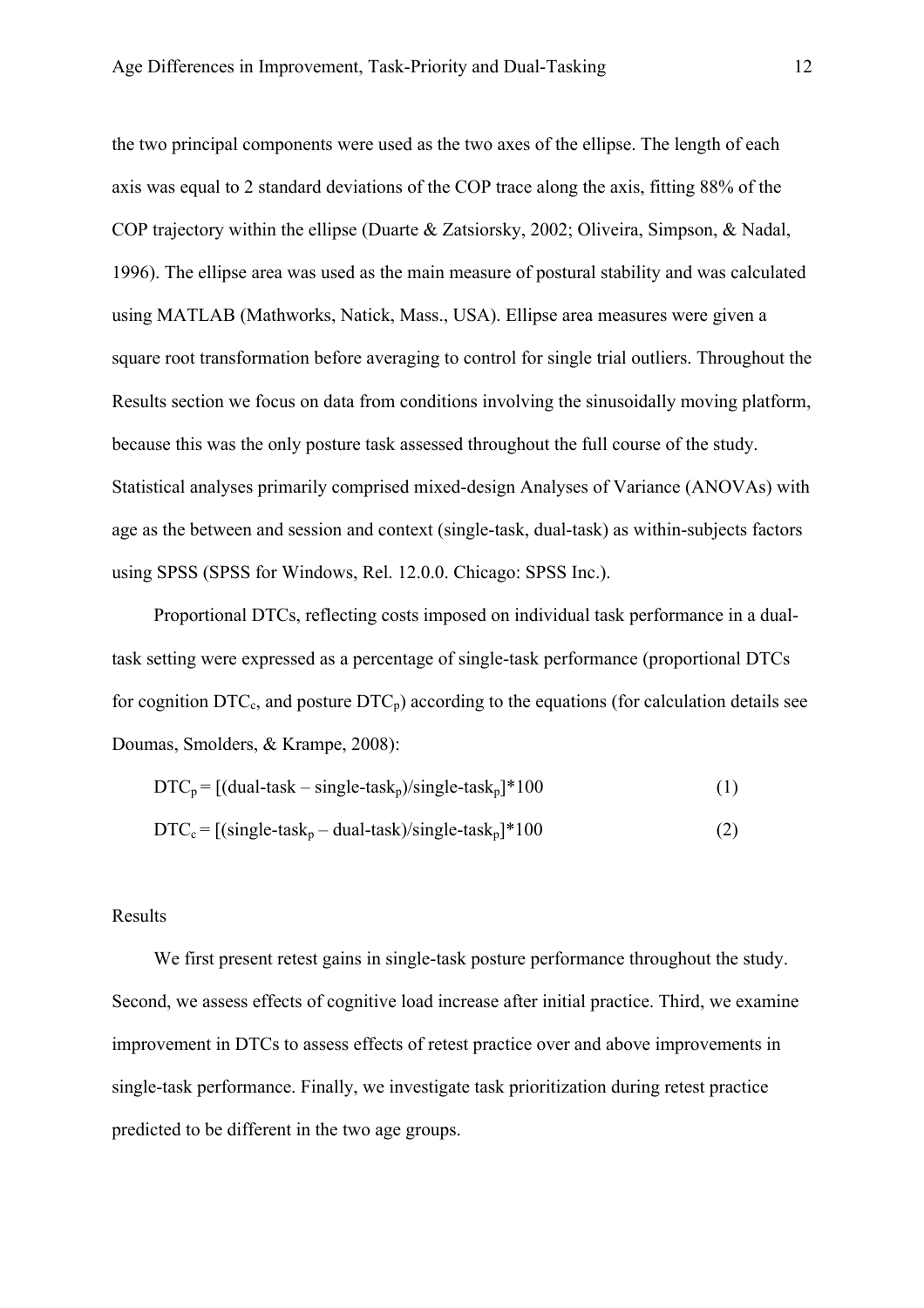# *Overall Improvement in Postural Stability*

To assess our prediction for participants' overall improvement in postural stability with retest practice, we performed a mixed-design ANOVA on the COP ellipse areas fitted for singletask performance with Age (young, old) as between and Session (2, 5, 8, 9 and 10) as withinsubject factors. Related measures are shown in Figure 1 with black and white circles denoting performance of young and older adults respectively. Overall, ellipse areas were smaller, that is, postural stability was greater in young adults from the start, and this difference was maintained throughout the study  $F(1, 16) = 34.74$ ,  $p < .01$ , partial  $\eta^2 = 0.69$ . Both age groups showed improvement in postural stability (i.e., decrease in ellipse areas) over the course of practice,  $F(4, 64) = 5.66$ ,  $p < .01$ , partial  $\eta^2 = 0.26$ , with overall practice gains being similar for young and older adults as shown by the lack of an Age by Session interaction  $F(4, 64) =$ 0.896,  $p = 0.437$ , partial  $\eta^2 = 0.05$ .

# Insert Figure 1 here

#### *Effects of Initial Practice and Increase in Cognitive Load*

Working memory performance (NBack-2) in the first phase of the study (see Figure 2, left side) in both single- and dual-task (end of orientation sessions vs. end of Session 5) was at ceiling. Also in the first phase, in posture (see Figure 1, left side), overall, young adults had smaller areas than older adults as shown by a main effect of Age  $F(1, 16) = 17.27$ ,  $p < .01$ , partial  $\eta^2 = 0.52$ , and stability had already improved in both age groups during Sessions 1-5 as shown by a main effect of Session  $F(1, 16) = 6.25$ ,  $p < .05$ , partial  $\eta^2 = 0.28$ . Differences between single- and dual-task posture were not reliable and they did not interact with age,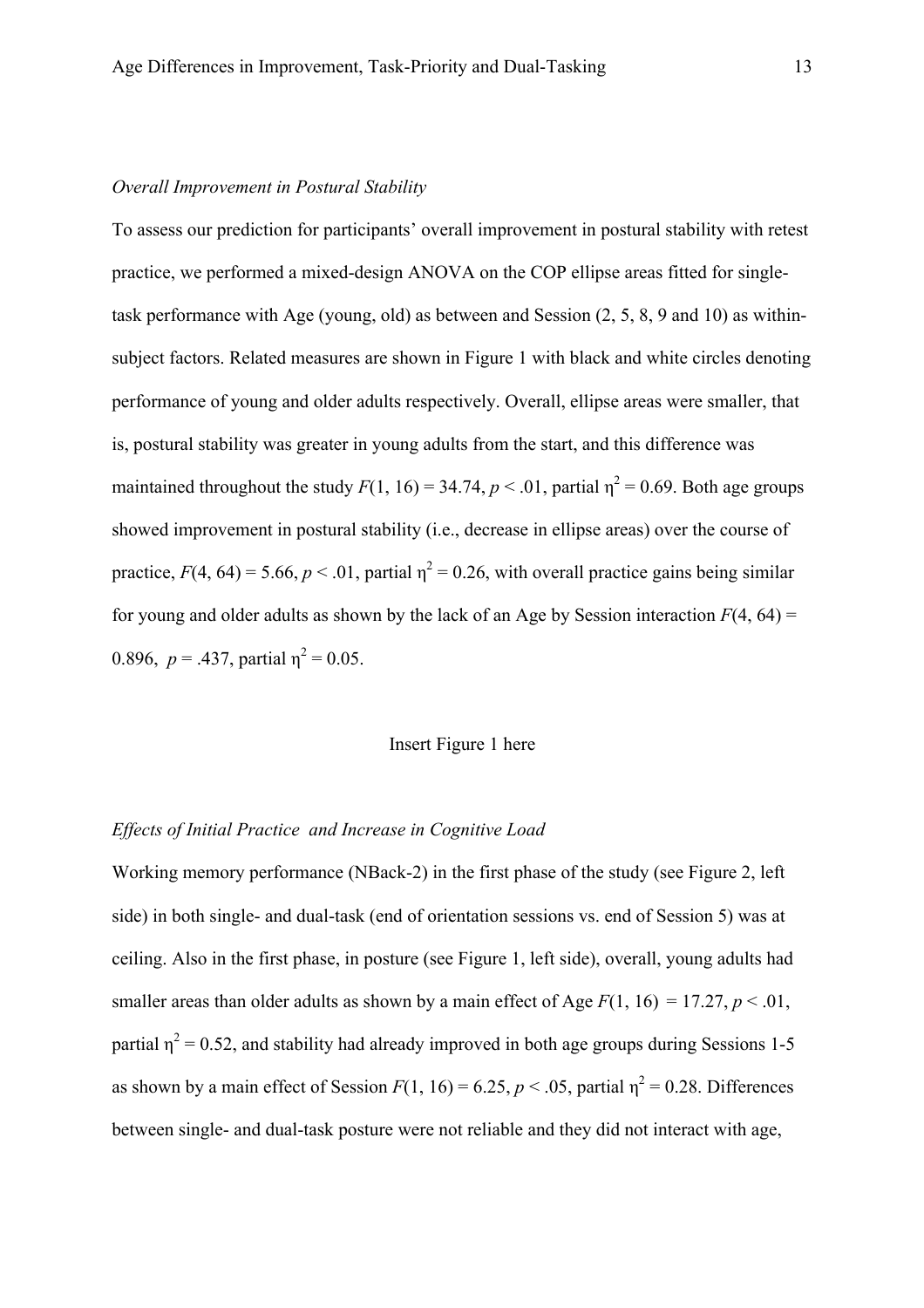presumably due to ceiling performance in the cognitive task or because older adults protected their postural stability or both.

In the beginning of the second phase of the study (Sessions 6 and 7) adaptive testing was applied to increase cognitive load, and to establish similar levels of working memory performance in the two age groups. Accuracy levels were checked at the end of Session 7, showing no reliable differences between the aimed 80% and 100% levels, thus, measures for the two levels were pooled. Individual adjustment was successful, leaving both age groups at similar levels well below ceiling at the first single-task assessment for NBack-3 in Session 7 (see Figure 2).

# Insert Figure 2 here

To assess the effect of increased cognitive load (NBack-2 to NBack-3) in dual-task performance we contrasted postural stability (see Figure 1) in the final assessment of the first phase employing the NBack-2 task (Session 5) with the first assessment of the second phase using the more challenging NBack-3 task (Session 8). A mixed-design ANOVA with Age (young, old) as between- and Session (5, 8) and Context (single, dual) as within- subject factors revealed a main effect of Age, with young adults showing overall greater stability than older adults  $F(1, 16) = 24.97$ ,  $p < .01$ , partial  $\eta^2 = 0.61$ . Older adults showed a substantial decrease in stability (increase in ellipse area) following changes in the cognitive task under dual- but not under single-task conditions (compare Fig. 1 Sessions 5, 8) while young adults continued to improve in both single- and dual-task conditions. This pattern was confirmed by reliable Session by Age  $F(1, 16) = 9.22$ ,  $p < .01$ , partial  $\eta^2 = 0.37$ , Session by Context  $F(1, 16) = 9.766$ ,  $p < .01$ , partial  $\eta^2 = 0.38$ , and Session by Age by Context interactions  $F(1, 16) = 10.27, p < .01$ , partial  $\eta^2 = 0.39$ .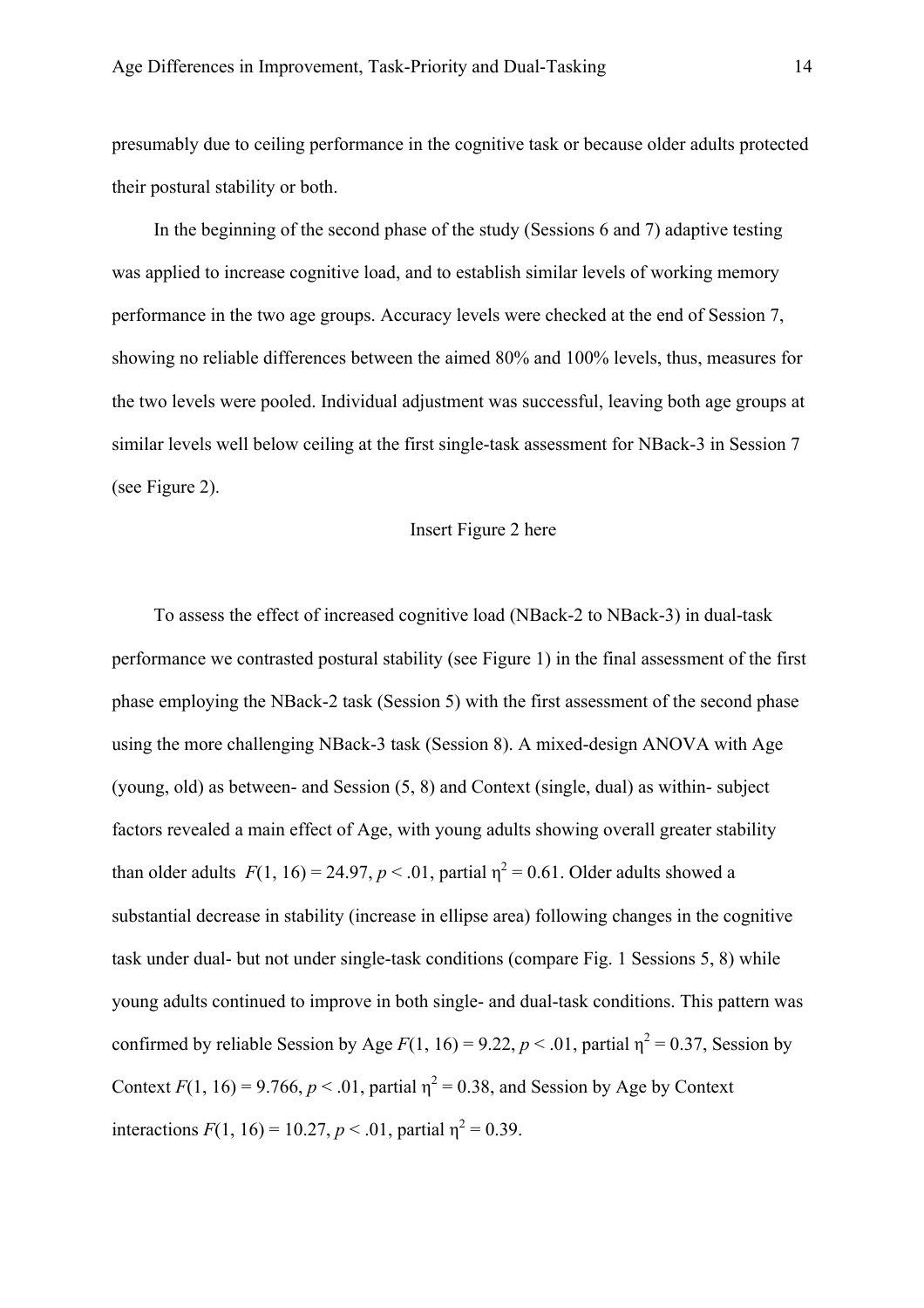Performance decrements in working memory due to concurrent posture demands were assessed after the increase in cognitive load (see Figure 2, right side) by contrasting singletask performance in NBack-3 (Session 7) with the first dual-task session performing NBack-3 (Session 8). Accuracies decreased reliably under dual-task conditions as shown by a main effect of Session  $F(1, 16) = 13.22$ ,  $p < .01$ , partial  $\eta^2 = 0.45$  and this decrease was similar in the two age groups.

In sum, young and older adults suffer similar losses in cognitive performance while performing a challenging working memory task and standing on the moving platform (see Figure 2, Session 7 vs. 8). However, increasing concurrent cognitive task load has substantial consequences for older adults' postural stability while young adults' stability remained basically unaffected (See Figure 1, Session 5 vs. 8). This finding gains additional theoretical significance by the fact that cognitive challenges were adjusted to comparable levels for young and older adults. As Figure 1 indicates, older adults accept additional sway (loss of stability) under dual-task conditions to a degree corresponding to the improvement in stability during the first phase (i.e. dual-task ellipse areas are similar for Sessions 2 and 8). This suggests reinvestment of practice gains to accommodate the increased cognitive challenges.

#### *Increase in Cognitive Load and Improvement in Dual-Tasking: DTCs*

Effects of the cognitive load increase discussed in the previous section can also be demonstrated at the level of proportional DTCs. A mixed-design ANOVA, contrasting DTCs in cognition (see Figure 3) before and after the cognitive load manipulation (Session 5 vs. 8) yielded reliable increases in costs  $F(1, 16)$ , = 5.58,  $p < .05$ , partial  $\eta^2 = 0.26$ , which were similar for young and older adults. In other words, although before the cognitive load manipulation DTCs were almost zero, afterwards both young and older adults' cognitive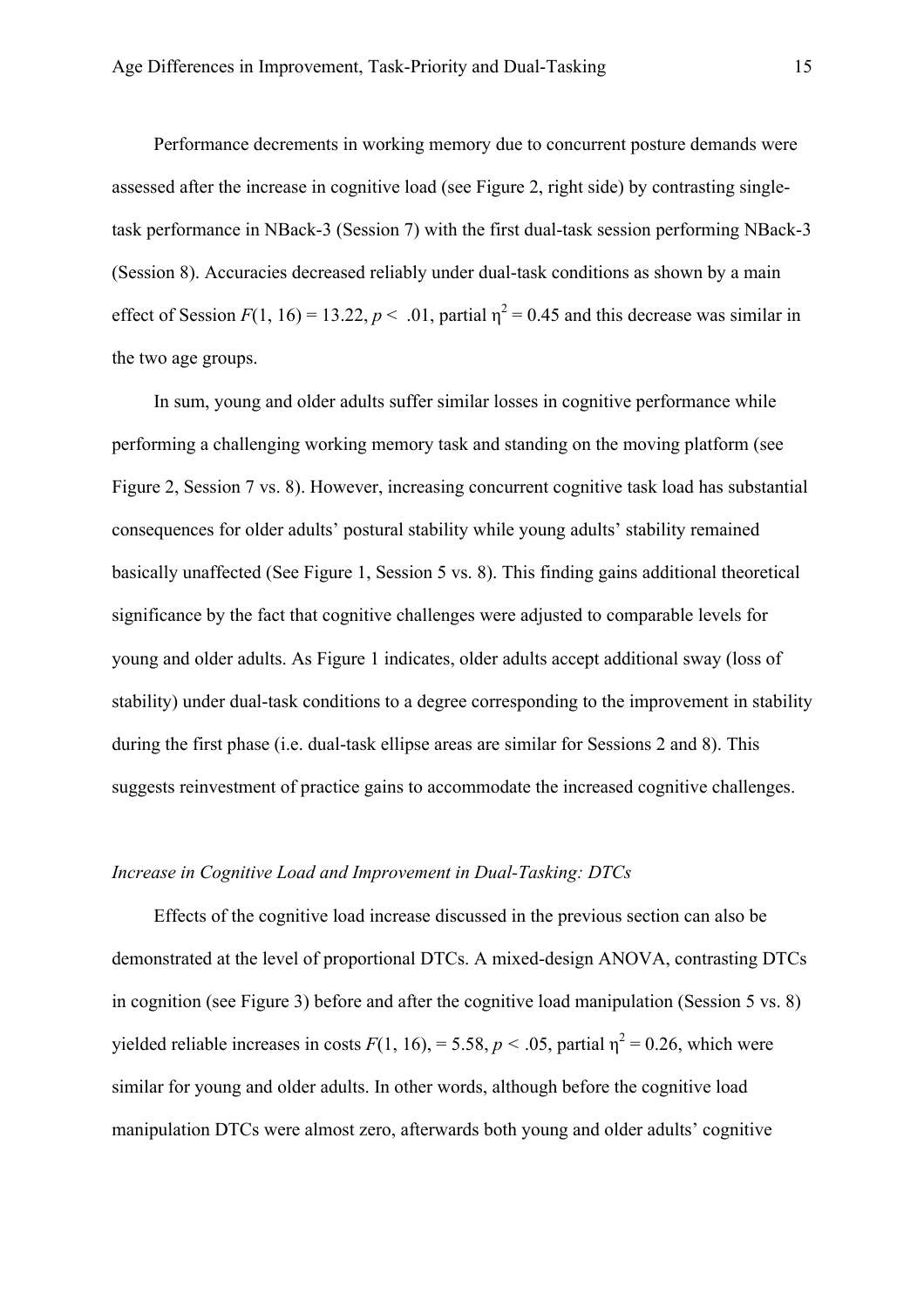performance while standing on a moving platform was more than 10% less accurate than performing the task while seated. This effect emphasizes the effectiveness of the manipulation both in terms of increasing cognitive load in a dual-task setting, and in equalizing costs in the two age groups. In contrast, proportional DTCs in posture showed a different pattern (Figure 3). Although costs were similar in the two groups and near zero before the cognitive load manipulation, older adults' stability decreased by almost 20% when they performed the more difficult cognitive task, causing a reliable session by age interaction  $F(1, 16) = 5.77$ ,  $p < .05$ , partial  $\eta^2 = 0.27$ , shown by the crossover in Figure 4, sessions 5 and 8.

# Insert Figure 3 here

To assess retest practice in multi-tasking and its effects for both tasks (posturecognition), we conducted a mixed-design ANOVA on proportional DTCs with task (cognition vs. posture) and Session (8, 9, and 10) as within- and age group (young, old) as between subject factors. Overall, older adults showed greater costs than young adults *F*(1, 16)  $= 7.34, p < .05$ , partial  $\eta^2 = 0.31$ , and a significant decrease in costs was observed with session  $F(2, 32) = 7.47$ ,  $p < .05$ , partial  $\eta^2 = 0.32$ . These results, together with the absence of task differences, suggest that DTCs are similar in both tasks, and they decrease with practice at the same rate for young and older adults, as well as for posture and cognition as shown by the lack of interactions (in all cases  $F < 1$ ,  $p > .05$ ). While costs drop to zero and below in young adults, they remain reliably higher in both tasks for older adults even after three sessions of practice.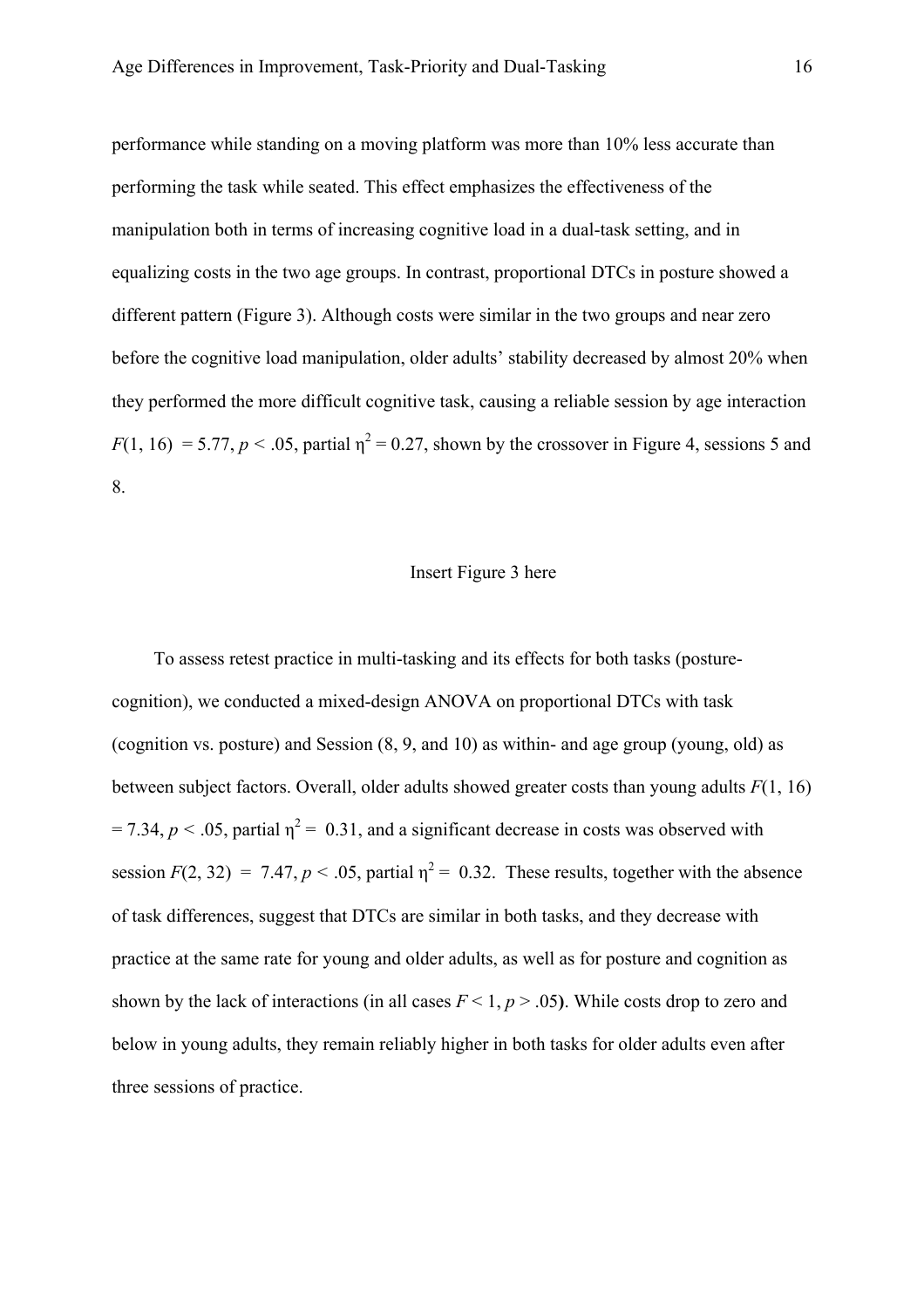#### Insert Figure 4 here

# *Task prioritization During Retest Practice*

The analyses above revealed that in both age groups proportional DTCs decrease with practice. With the final analysis we aim to assess the prediction that, with retest practice, older adults prioritize improvement in postural control, whereas young adults optimize cognitive performance. To assess this prediction, a direct contrast of dual-task improvement in the two tasks in sessions 8-10 was considered appropriate. This contrast cannot be performed using mean measures of performance due to the different metrics used (ellipse area and percent correct), thus, data from sessions 8-10 were transformed into Z-scores with  $M = 0$  and  $SD = 1$ , standardized to the scores of each group in session 8. Because improvement in posture is expressed in performance decrease (smaller ellipse areas) Z-scores in posture were negative, thus they were rectified by multiplying by (-1). Figure 5 (left panel) depicts Z-gain scores for young adults, in which improvement was primarily observed in cognition, whereas the right panel shows that Z-gain scores for older adults revealing improvement primarily in posture. A mixed-design ANOVA with Age as between- and Session (8, 9 and 10) and Context (single vs. dual) as within-subjects factors confirmed these observations by showing a main effect of Session  $F(1,16) = 5.406$ ,  $p < .05$ , partial  $\eta^2 = 0.25$ , and more importantly an Age by Session by Context interaction  $F(2,32) = 2.734$ ,  $p = .089$ , partial  $\eta^2$  = 0.15, which was reliable when a Helmert contrast was used, comparing session 8 and the average of sessions 9 and 10  $F(1,16) = 4.816$ ,  $p < .05$ , partial  $\eta^2 = 0.23$ . Pair wise ttests between Z-gain scores of session 8 and the average of 9 and 10 confirmed our prediction for age differences in task prioritization by showing that young adults improved reliably in cognition, Mean Improvement =  $1.103$  SD,  $t(7) = 4.149$ ,  $p < .05$  but not in posture, whereas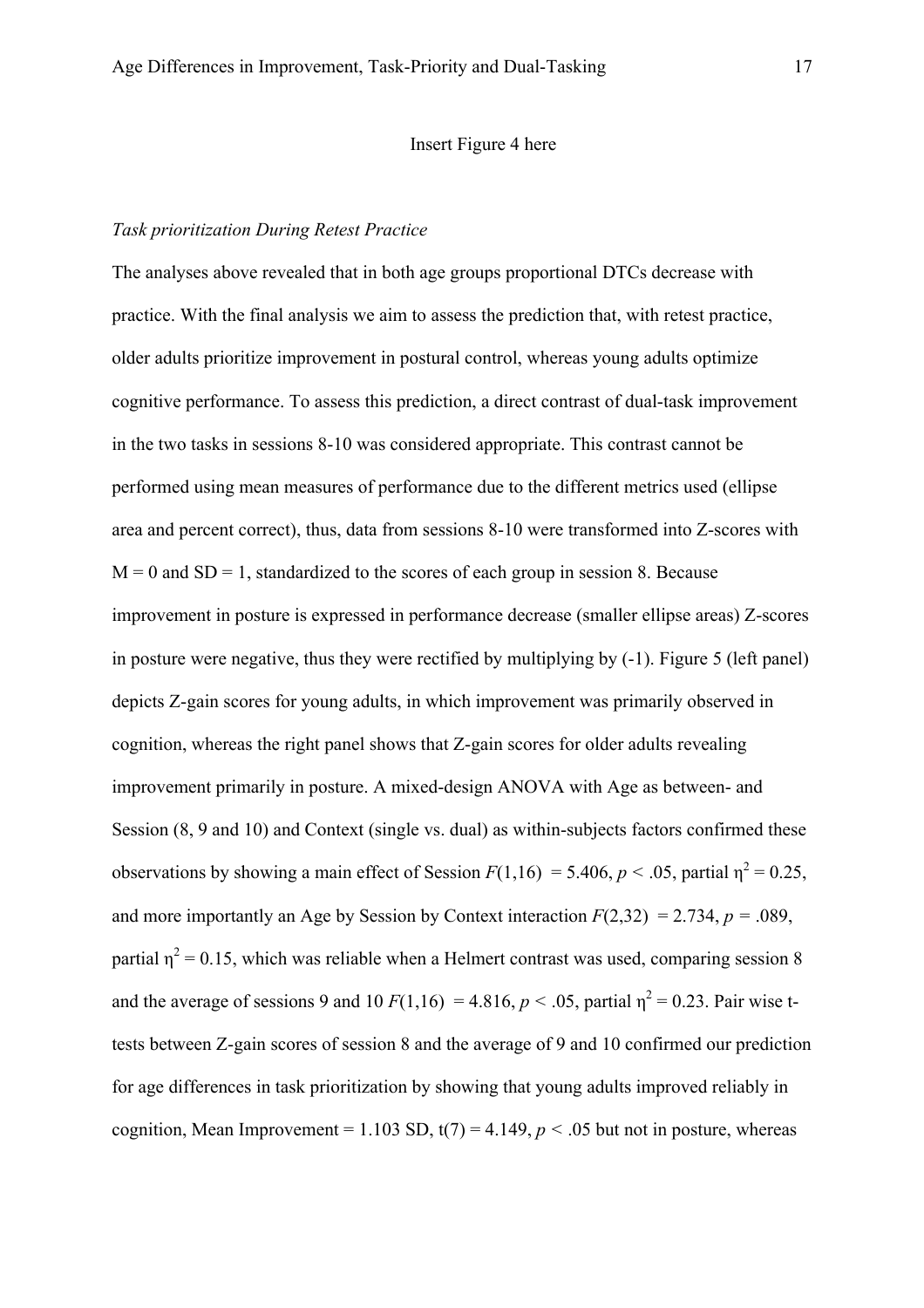older adults improved in posture, Mean Improvement =  $0.67$  SD,  $t(9) = 3.382$ ,  $p < .05$  but not in cognition.

### Insert Figure 5 here

# Discussion

The primary goal of the present study was to investigate older adults' potential for improvement in concurrent posture-cognition performance, first in the component tasks, but more importantly in dual-task performance. Our second goal was to investigate differences in the way young and older adults improved during dual-task performance. In terms of the component tasks (single-task), assessment of postural stability confirmed our prediction for substantial overall improvements in both young and older adults, with similar gains in the two age groups. After initial practice we implemented an increase in cognitive task load (from NBack-2 to NBack-3), while successfully adjusting individual task challenges at 80% correct through adaptive testing. As a result, dual-task costs increased in both groups with pronounced increases in older adults. Subsequently, we showed that both groups' elevated DTCs gradually dropped to zero through retest practice. As predicted, differential improvements during dual-task retesting showed that older adults prioritized stability whereas young adults' improvements were in cognition for the most part. In our view, these findings demonstrate the adaptive flexibility in older adults' resource allocation and a persistent potential to bring this flexibility to bear in challenging situations despite age-related constraints in resource availability. However, due to the possibility of a ceiling effect in young adults' posture, allowing little room for improvement in dual-task performance, the notion that young adults prefer cognition over posture remains open for debate.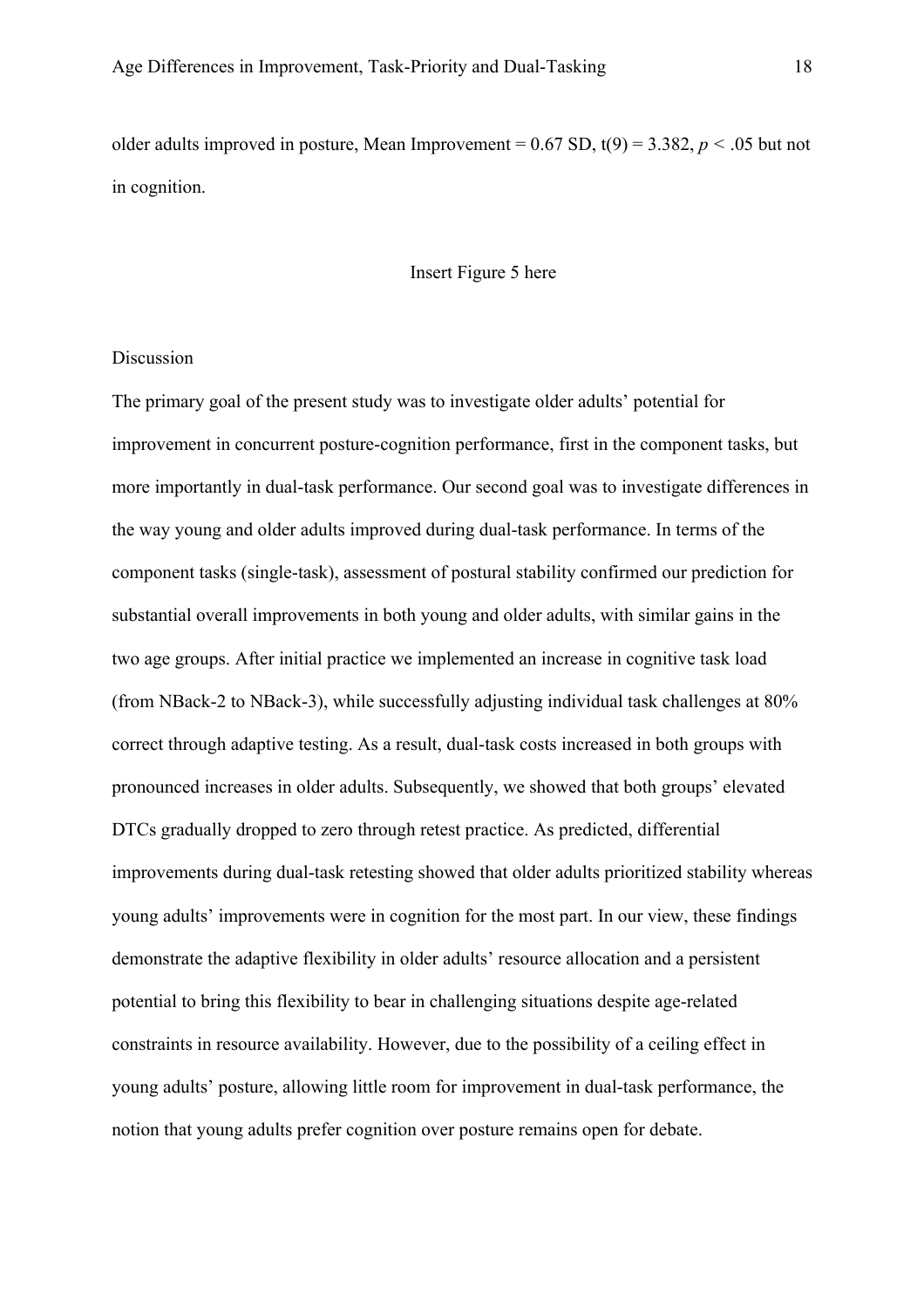Our findings for flexibility in resource allocation with task demands and practice have parallels with findings from previous studies (Brown, Sleik, Polych, & Gage, 2002; Doumas, Smolders, & Krampe, 2008; K. Z. H. Li, Lindenberger, Freund, & Baltes, 2001; Rapp, Krampe, & Baltes, 2006), which demonstrated that older adults prioritize sensorimotor over cognitive performance in challenging task contexts. Our study adds to the above findings because flexibility and prioritization were evaluated while postural stability was improving and cognitive task load was changing. Closer inspection of Figure 1 shows, that older adults' stability had already improved considerably during the first (NBack-2) phase of the experiment and their DTCs in posture and cognition were near zero. After the increase in cognitive task demands, dual-task costs in cognition increased by about 12% in both young and older adults, while DTCs in posture increased from zero to 20%, but only in older adults. While this pattern is seemingly at odds with the assumption of prioritizing posture, note that older adults' area of stability (ellipse area) essentially returned to levels observed in the beginning of practice (Figure 1). Presumably, improved stability by the end of the first phase had reduced resource demands for postural control in older adults, and in turn made resources available for facing the increased cognitive task challenges. Thus, practice allowed older adults to accept a 20% increase in sway, because they could nonetheless remain within their subjective safety area of stability.

The observed flexibility in older adults after practice gives reasons for optimistic perspectives on interventions aiming at fall prevention on the one hand and increasing older adults' cognitive potential through bodily exercise on the other (Kramer et al., 1999; Kramer & Willis, 2002). Naturally, the good news applies first and foremost to healthy, motivated older adults such as those willing to participate in a multi-session experiment like ours and it remains to be seen to which degree our findings generalize to other populations of older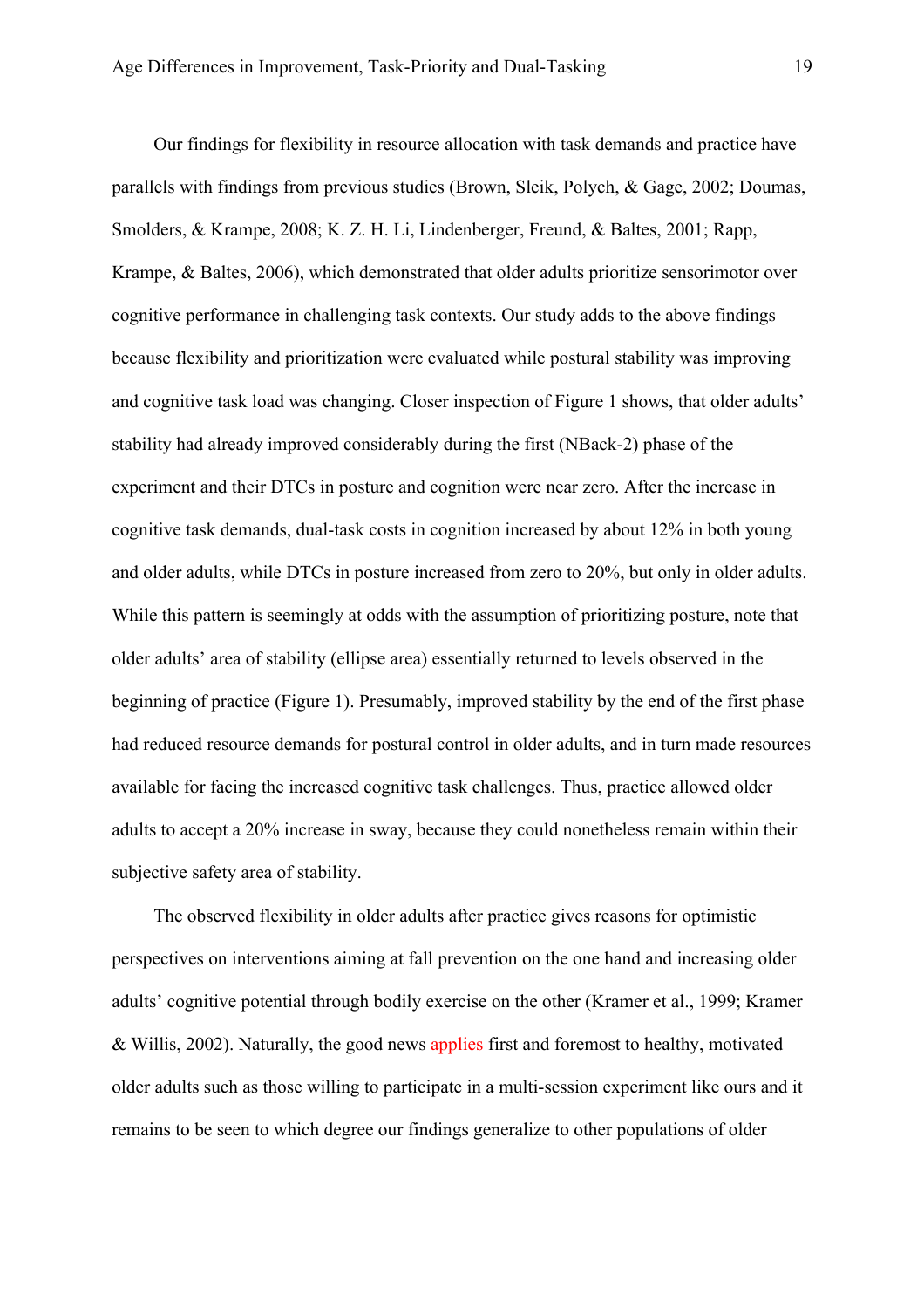adults. For example, the flexibility in resource allocation observed in this study was not present in posture-cognition dual-tasking in older adults with a history of falls (Shumway-Cook, Woollacott, Kerns, & Baldwin, 1997). When instability increases, older "fallers" continue to attempt to complete the cognitive task, instead of shifting resources from cognition to posture to maintain stability. Thus, it remains to be seen whether older fallers have the capacity to improve their postural stability in a dual-task context. However, in another group of older adults, patients with Alzheimer's disease, flexibility is present in posture-cognition dual-tasking (Rapp, Krampe, & Baltes, 2006), suggesting that stable adaptations are shaped by everyday experiences rather than high level functions like executive control which is impaired in older adults and even more so in patients with Alzheimer's disease.

Our study illustrates the considerable benefits of self-guided retest practice, that is, scheduled exercise with detailed feedback but without explicit instructions for improvement. Identifying related practice methods that help optimization of the learning progress in multitasking involving sensorimotor control through practice, is a challenge for future research.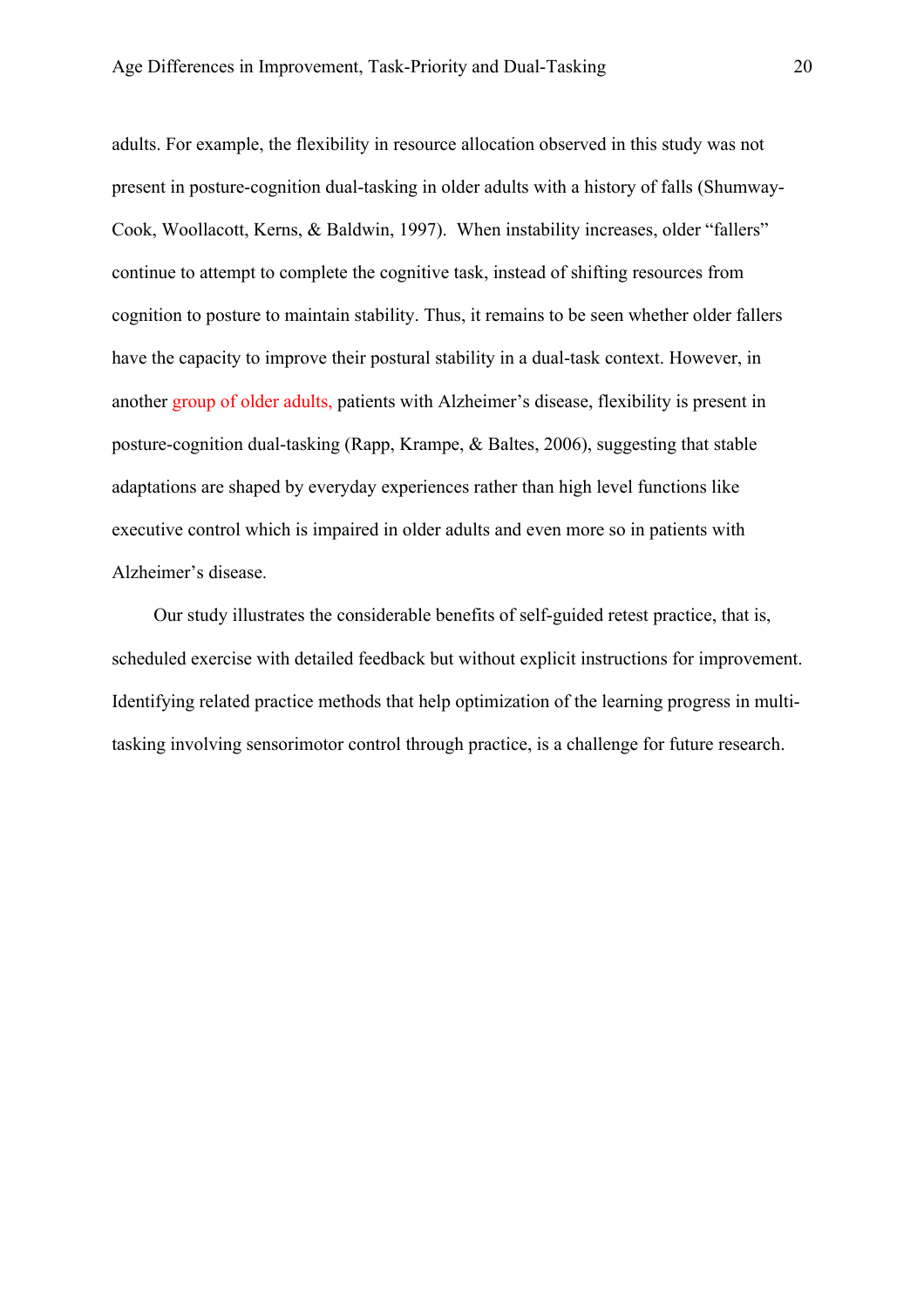### References

- Berg, W. P., Alessio, H. M., Mills, E. M., & Tong, C. (1997). Circumstances and consequences of falls in independent community-dwelling older adults. *Age and Ageing, 26*, 261-268.
- Brown, L. A., Sleik, R. J., Polych, M. A., & Gage, W. H. (2002). Is the prioritization of postural control altered in conditions of postural threat in younger and older adults? *Journal of Gerontology: Medical Sciences, 57A*, M785-M792.
- Connell, B. R., & Wolf, S. L. (1997). Environmental and behavioral circumstances associated with falls at home among healthy elderly individuals. *Archives of Physical Medicine and Rehabilitation, 78*, 179-186.
- Diracoglu, D., Aydin, R., Baskent, A., & Celik, A. (2005). Effects of kinesthesia and balance exercises in knee osteoarthritis. *Jcr-Journal of Clinical Rheumatology, 11*, 303-310.
- Dobbs, A. R., & Rule, B. G. (1989). Adult age differences in working memory. *Psychology and Aging, 4*, 500-503.
- Doumas, M., Smolders, C., & Krampe, R. T. (2008). Task prioritization in aging: effects of sensory information on concurrent posture and memory performance. *Experimental Brain Research*.
- Duarte, M., & Zatsiorsky, V. M. (2002). Effects of body lean and visual information on the equilibrium maintenance during stance. *Experimental Brain Research, 146*, 60-69.
- Fuller, G. F. (2000). Falls in the elderly. *American Family Physician, 61*, 2159-2168.
- Hertzog, C. K., Williams, M. V., & Walsh, D. A. (1976). Effect of Practice on Age-Differences in Central Perceptual Processing. *Journals of Gerontology, 31*, 428-433.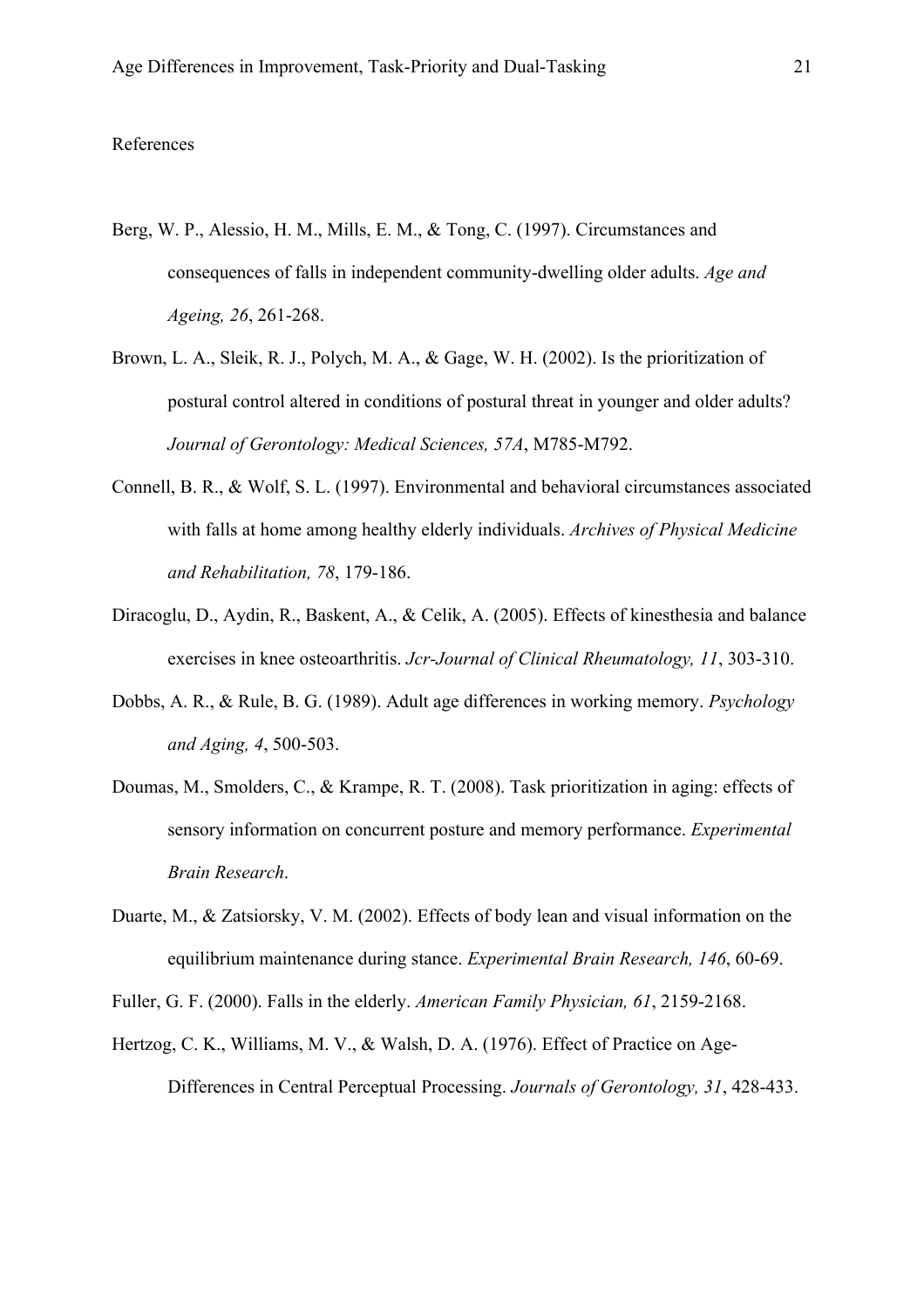- Heuninckx, S., Debaere, F., Wenderoth, N., Verschueren, S., & Swinnen, S. P. (2004). Ipsilateral coordination deficits and central processing requirements associated with coordination as a function of aging. *Journals of Gerontology Series B-Psychological Sciences and Social Sciences, 59*, P225-P232.
- Kliegl, R., Smith, J., & Baltes, P. B. (1990). On the locus and process of magnification of adult age differences during mnemonic training. *Developmental Psychology, 26*, 894- 904.
- Kramer, A. F., Hahn, S., Cohen, N. J., Banich, M. T., McAuley, E., Harrison, C. R., et al. (1999). Ageing, fitness and neurocognitive function. *Nature, 400*, 418-419.
- Kramer, A. F., Larish, J. F., & Strayer, D. L. (1995). Training for attentional control in dualtask settings: A comparison of young and old adults. *Journal of Experimental Psychology: Applied, 1*, 50-76.
- Kramer, A. F., Larish, J. F., Weber, T. A., & Bardell, L. (1999). Training for executive control: Task coordination strategies and aging. In D. Gopher & A. Koriat (Eds.), *Attention and performance XVII. Cognitive regulation of performance: Interaction of theory and application* (pp. 617 – 652). Cambridge, MA: The MIT Press.
- Kramer, A. F., & Willis, S. L. (2002). Enhancing the cognitive vitality of older adults. *Current Directions in Psychological Sciences, 11*, 173-177.
- Li, F. Z., Fisher, K. J., Harmer, P., & McAuley, E. (2005). Falls self-efficacy as a mediator of fear of falling in an exercise intervention for older adults. *Journals of Gerontology Series B-Psychological Sciences and Social Sciences, 60*, P34-P40.
- Li, F. Z., Harmer, P., Fisher, K. J., McAuley, E., Chaumeton, N., Eckstrom, E., et al. (2005). Tai Chi and fall reductions in older adults: A randomized controlled trial. *Journals of Gerontology Series a-Biological Sciences and Medical Sciences, 60*, 187-194.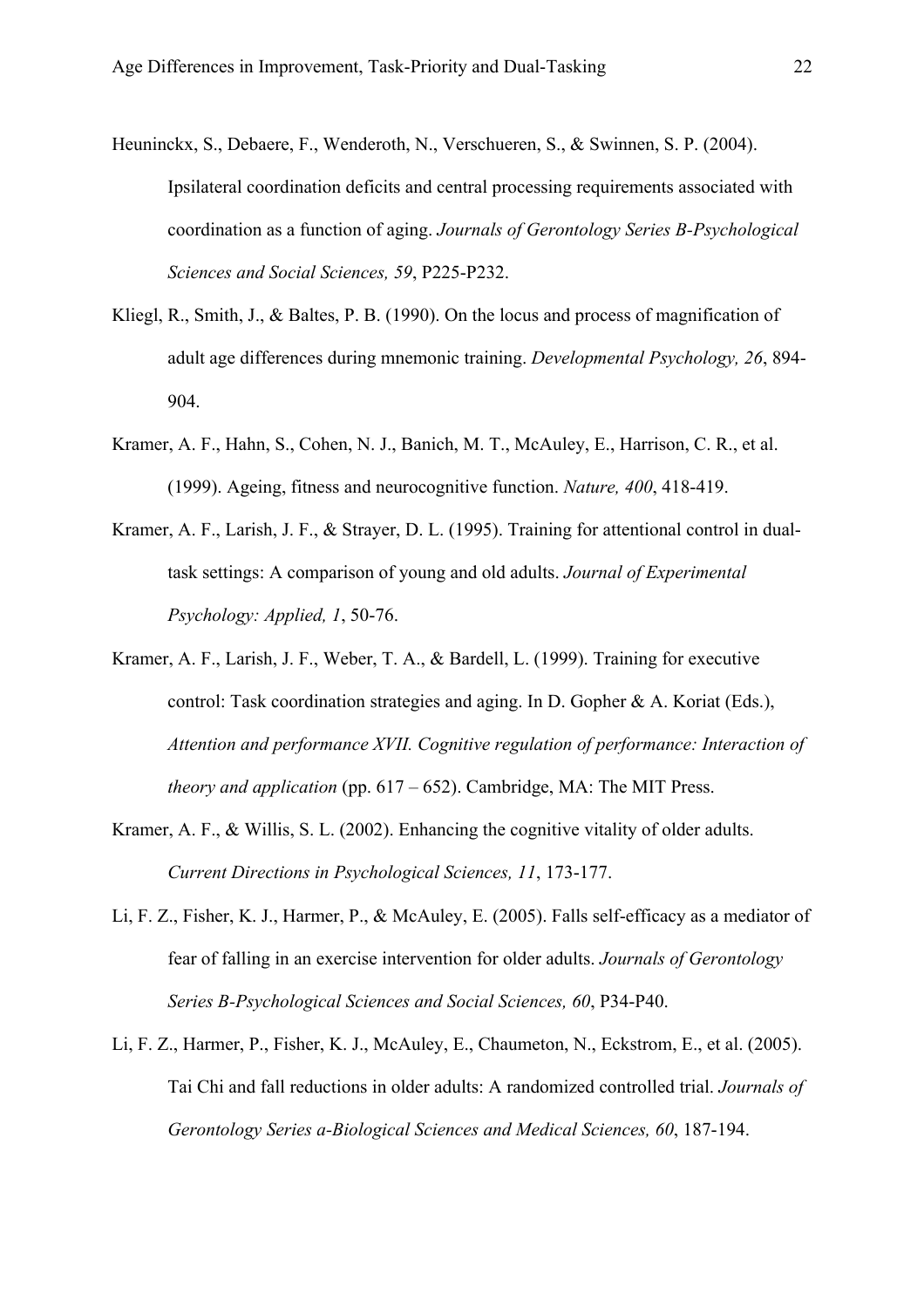- Li, K. Z. H., Lindenberger, U., Freund, A. M., & Baltes, P. B. (2001). Walking while memorizing: A SOC study of age-related differences in compensatory behavior under dual-task conditions. *Psychological Science, 12*, 230-237.
- Lindenberger, U., Marsiske, M., & Baltes, P. B. (2000). Memorizing while walking: Increase in dual-task costs from young adulthood to old age. *Psychology and Aging, 15*, 417- 436.
- Lovden, M., Schaefer, S., Pohlmeyer, A. E., & Lindenberger, U. (2008). Walking variability and working-memory load in aging: A dual-process account relating cognitive control to motor control performance. *Journals of Gerontology Series B-Psychological Sciences and Social Sciences, 63*, P121-P128.
- Oliveira, L. F., Simpson, D. M., & Nadal, J. (1996). Calculation of area of stabilometric signals using principal component analysis. *Physiological Measures, 17*, 305-312.
- Peretti, C. S., Danion, J. M., Gierski, F., & Grange, D. (2002). Cognitive skill learning and aging - A component process analysis. *Archives of Clinical Neuropsychology, 17*, 445-459.
- Rapp, M., Krampe, R. T., & Baltes, P. B. (2006). Adaptive task prioritization in aging: Selective resource allocation to postural control is preserved in Alzheimer disease. *American Journal of Geriatric Psychiatry 14*, 52-61.
- Salthouse, T. A. (1990). Influence of Experience on Age-Differences in Cognitive-Functioning. *Human Factors, 32*, 551-569.
- Scialfa, C. T., Jenkins, L., Hamaluk, E., & Skaloud, P. (2000). Aging and the development of automaticity in conjunction search. *Journals of Gerontology Series B-Psychological Sciences and Social Sciences, 55*, P27-P46.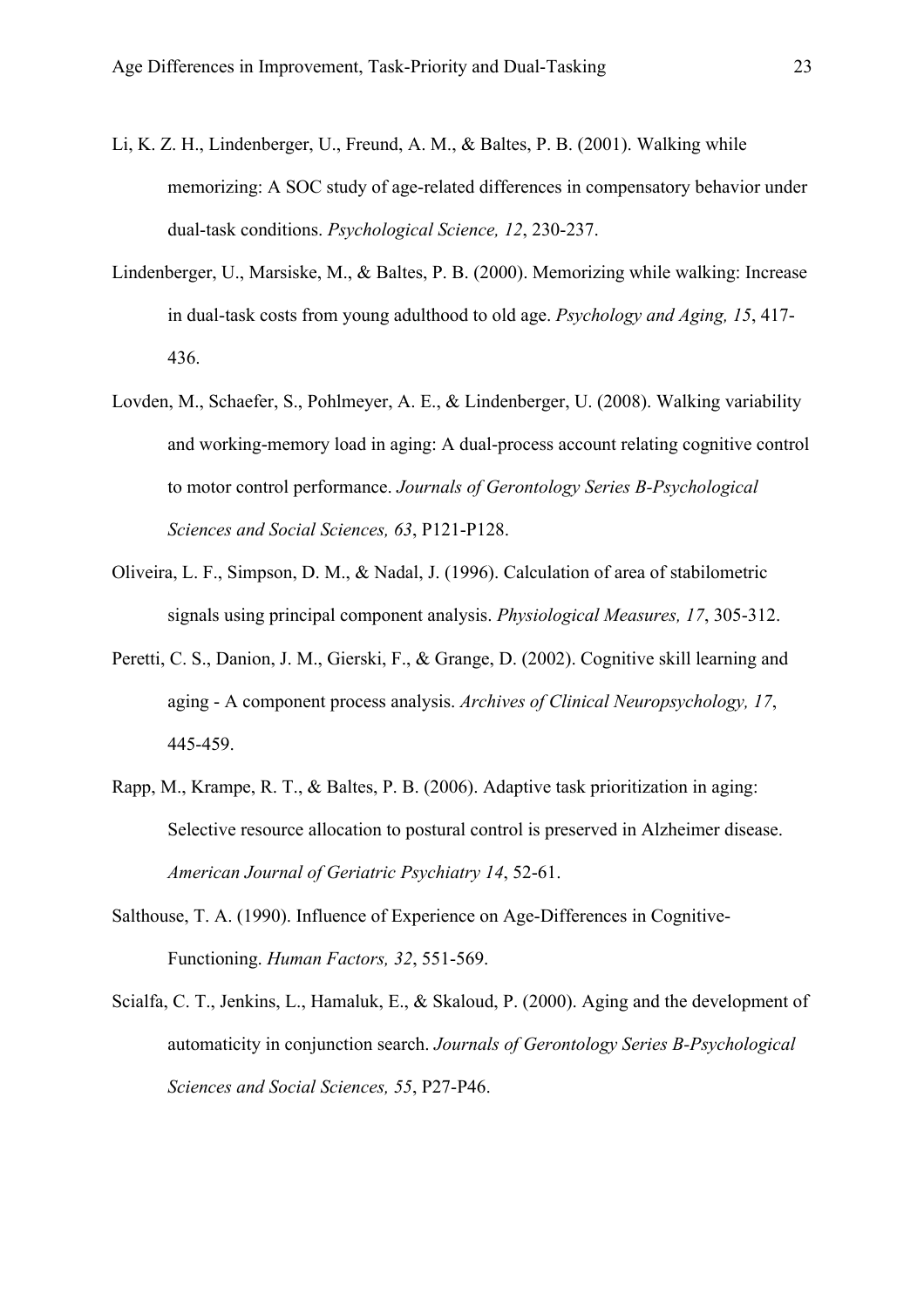- Shumway-Cook, A., Woollacott, M., Kerns, K. A., & Baldwin, M. (1997). The effects of two types of cognitive tasks on postural stability in older adults with and without a history of falls. *Journal of Gerontology: Medical Sciences, 52A*, M232-M240.
- Silsupadol, P., Siu, K. C., Shumway-Cook, A., & Woollacott, M. H. (2006). Training of balance under single- and dual-task conditions in older adults with balance impairment. *Phys Ther, 86*, 269-281.
- Singer, T., Lindenberger, U., & Baltes, P. B. (2003). Plasticity of memory for new learning in very old age: A story of major loss? *Psychology and Aging, 18*, 306-317.
- Voelcker-Rehage, C., & Alberts, J. L. (2007). Effect of motor practice on dual-task performance in older adults. *Journal of Gerontology: Psychological Sciences, 62*, P141-148.
- Waddington, G. S., & Adams, R. D. (2004). The effect of a 5-week wobble-board exercise intervention on ability to discriminate different degrees of ankle inversion, barefoot and wearing shoes: A study in healthy elderly. *Journal of the American Geriatrics Society, 52*, 573-576.
- Woo, J., Hong, A., Lau, E., & Lynn, H. (2007). A randomised controlled trial of Tai Chi and resistance exercise on bone health, muscle strength and balance in community-living elderly people. *Age and Ageing, 36*, 262-268.
- Woollacott, M., & Shumway-Cook, A. (2002). Attention and the control of posture and gait: A review of an emerging area of research. *Gait and Posture, 16*, 1-14.
- Yang, L., Krampe, R. T., & Baltes, P. B. (2006). Basic forms of cognitive plasticity extended into the oldest-old: Retest learning, age, and cognitive functioning. *Psychology and Aging, 21*, 372-378.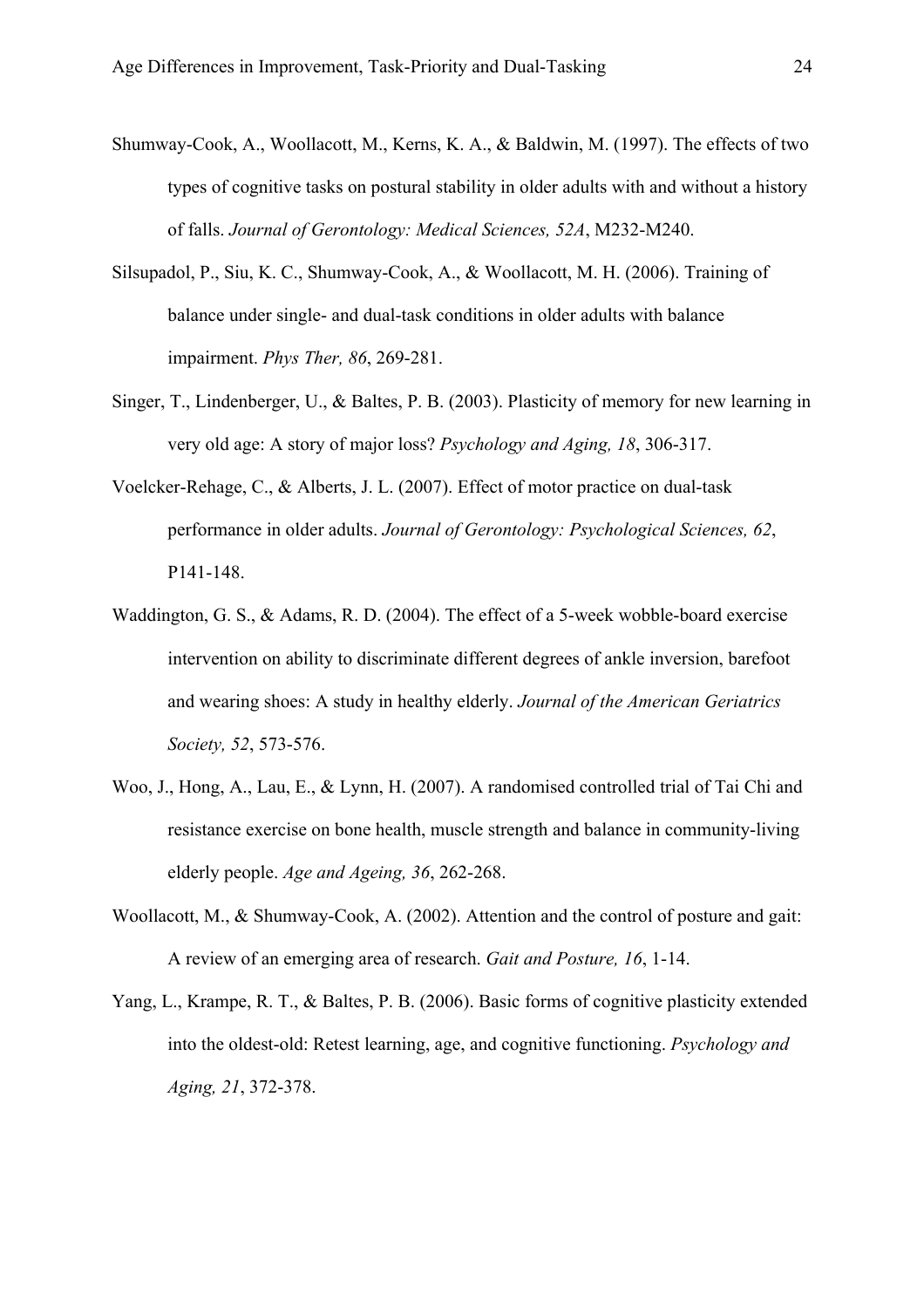Yardley, L., Gardner, M., Leadbetter, A., & Lavie, N. (1999). Effect of articulatory and mental tasks on postural control. *Neuroreport, 10*, 215-219.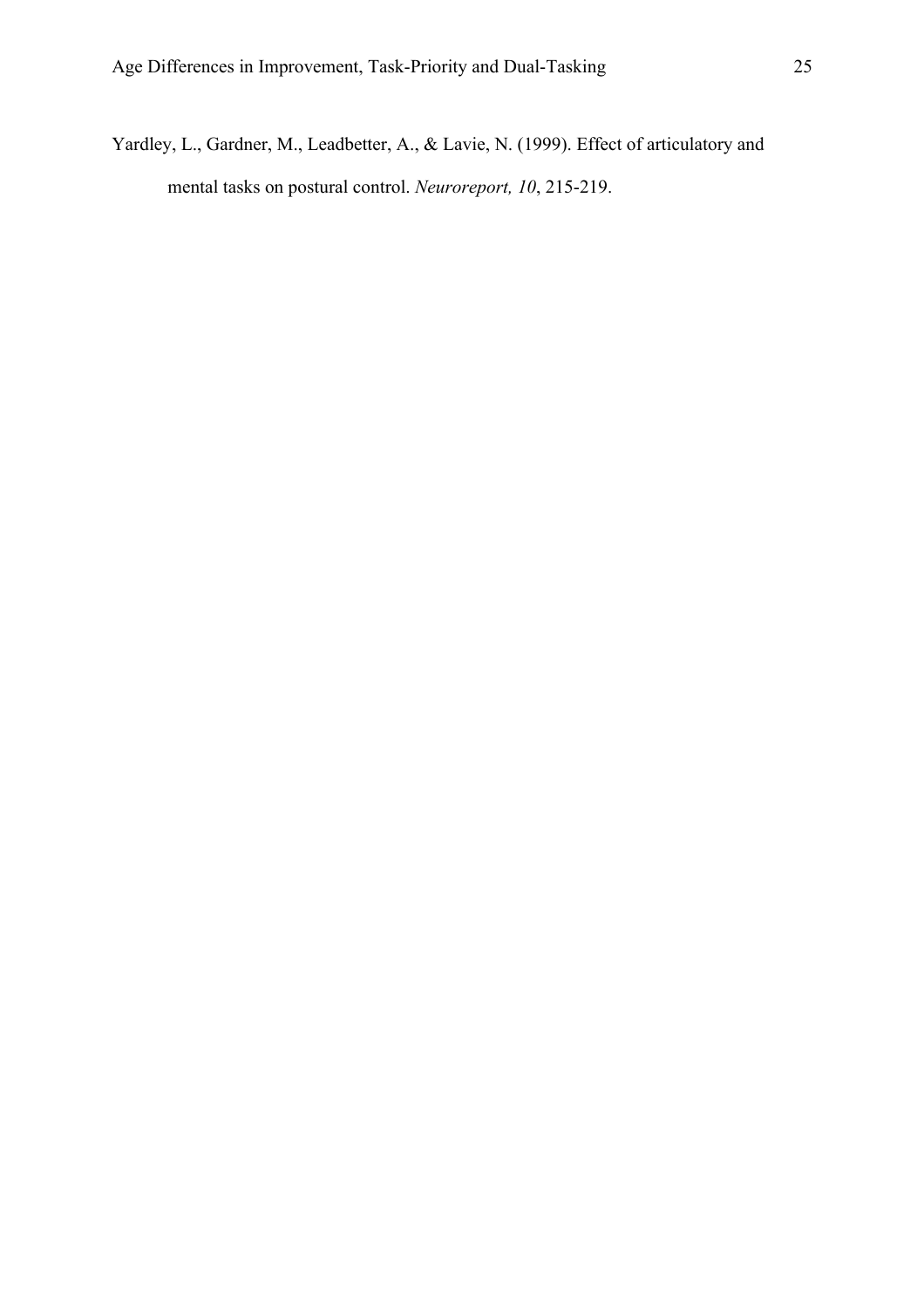# Footnote

<sup>1</sup>Errors can occur in several ways: (a) if participants miss an item and stop responding momentarily, when they resume they will have missed a number of items; (b) if participants miss an item in NBack-3 and shift to NBack-2, they cannot correct their error immediately. Due to the diversity of errors and difficulties in tracking recovery attempts, we limited measurement to the number of correct responses until the first error.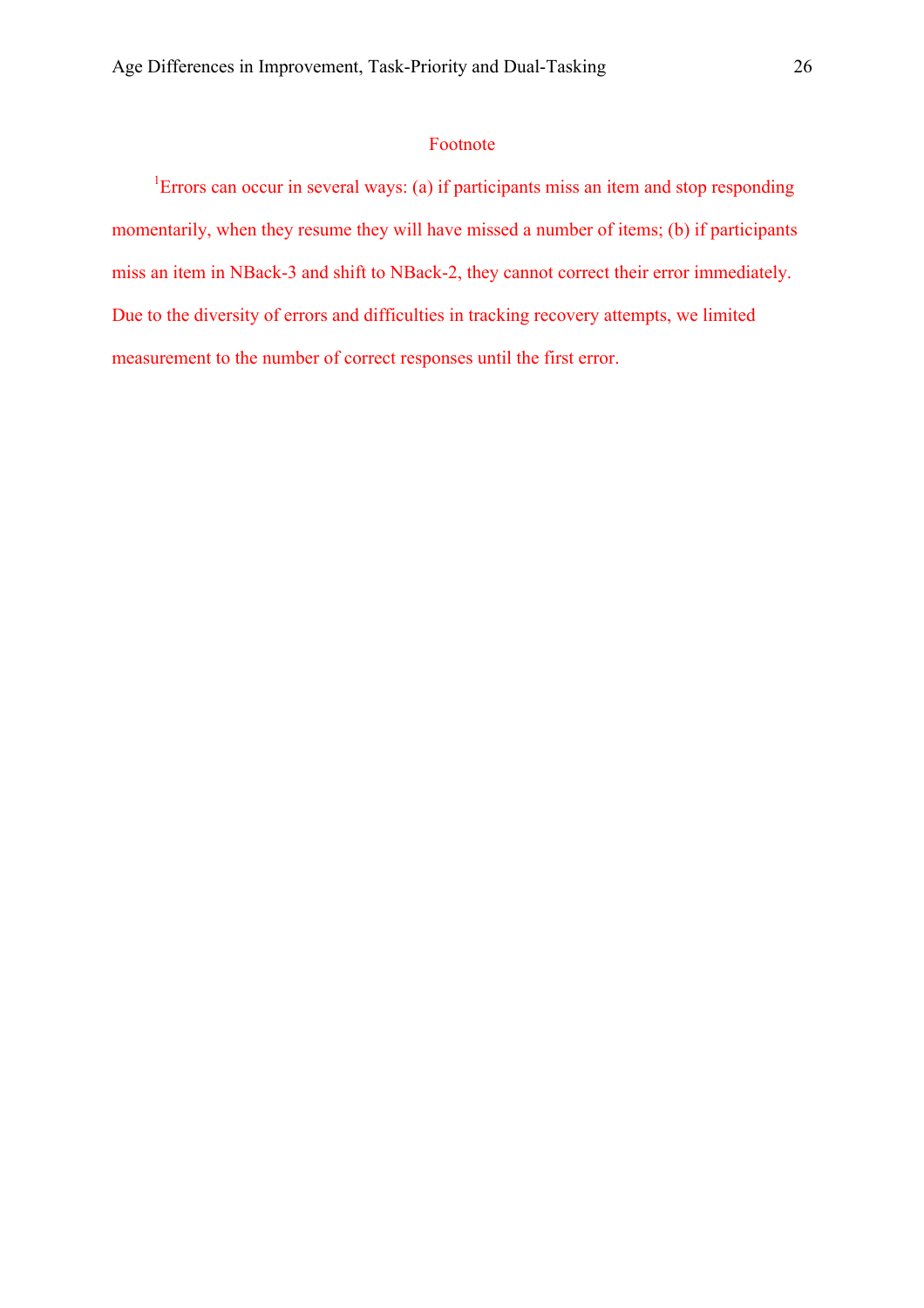# Author note

Data were collected at the Max-Planck Institute for Human Development in the context of the project "Interplay of Sensorimotor and Cognitive Functions" conducted by Ralf Th. Krampe and Paul B. Baltes. Michail Doumas is supported by an Onderzoeksfonds KU Leuven Grant (OT 05/25) to Ralf Th. Krampe. We thank Gabriele Faust, Annette Rentz, Sabine Schäfer, Anna Gronostaj and Albina Bondar for help with the data collection and discussions. Correspondence concerning this research can be addressed to Michail Doumas or Ralf Krampe, Department of Psychology, K.U. Leuven, Tiensestraat 102, bus 3715, B-3000, Leuven, Belgium, Tel: +32 16 326097, Fax: +32 16 326144, email:

mihalis.doumas@psy.kuleuven.be; ralf.krampe@psy.kuleuven.be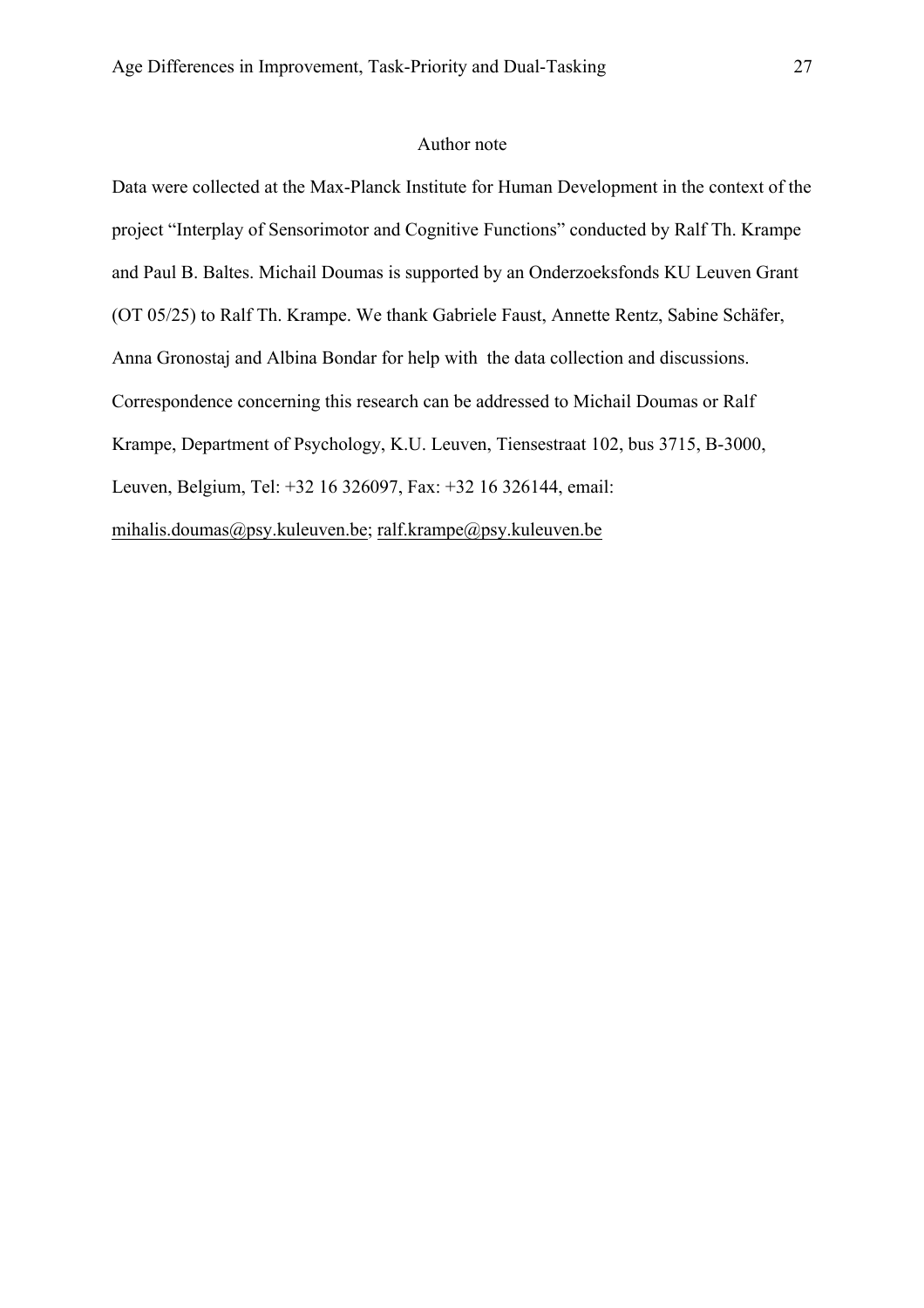# Table 1

| Session structure. The dashed line separates the first and second phases of the study. |  |  |  |  |  |
|----------------------------------------------------------------------------------------|--|--|--|--|--|
|----------------------------------------------------------------------------------------|--|--|--|--|--|

|             | <b>Working Memory</b> |           | Posture         |           |
|-------------|-----------------------|-----------|-----------------|-----------|
| Session     | Task                  | Context   | Task            | Context   |
| Orientation | NBack-2               | <b>ST</b> | $\cdot$         |           |
| Session 1   | NBack-2               | DT        | Stable platform | ST and DT |
| Session 2   | NBack-2               | DT        | Moving platform | ST and DT |
| Session 3   | $-*$                  |           | FSB**           |           |
| Session 4   | NBack-2               | DT        | Stable platform | ST and DT |
| Session 5   | NBack-2               | DT        | Moving platform | ST and DT |
| Session 6   | NBack-3               | <b>ST</b> | _*              |           |
| Session 7   | NBack-3               | <b>ST</b> | $-*$            |           |
| Session 8   | NBack-3               | DT        | Moving platform | ST and DT |
| Session 9   | NBack-3               | DT        | Moving platform | ST and DT |
| Session 10  | NBack-3               | DT        | Moving platform | ST and DT |
| Session 11  | NBack-3               | <b>ST</b> | __*             |           |

Note. ST = Single-Task, DT = Dual-Task

\*No assessment included

\*\*FSB (Functional Stability Boundary) assesses tolerance for self-induced sway by having participants sway repeatedly along anterior–posterior, lateral, and two diagonal axes at their maximum ranges according to their subjective perception of safety. FSB was used as an indicator of maximum voluntary sway.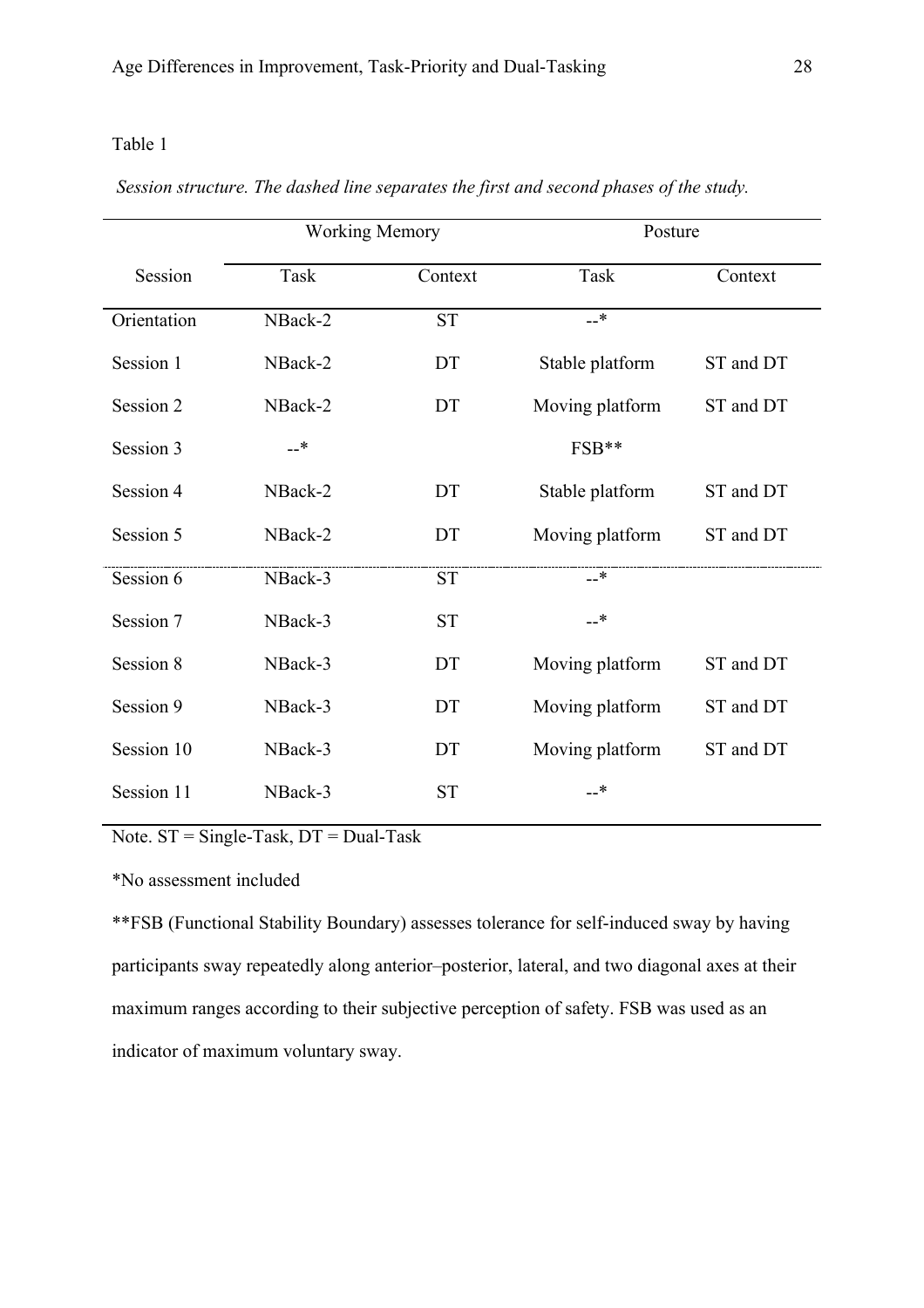# Figure captions

*Figure 1*. Single and dual-task performance in the dynamic posture task, in which the platform was rotating in the sagittal plane about the ankle joint axis, for young and older adults over the course of the study. Posture performance was measured as the area of an 88% confidence ellipse fitted on the COP trajectory (see text for details). Error bars in all figures show  $\pm 1$  standard error of the mean.

*Figure 2*. Single and dual-task performance in the NBack task for young and older adults, expressed as a percentage of correct items over the course of the study.

*Figure 3*. Proportional dual-task costs in cognition.

*Figure 4*. Proportional dual-task costs in posture.

*Figure 5*. Z-gain scores expressing improvement in dual-task performance in SD units for young and older adults in posture and cognition. Improvement of 1 in this metric reflects practice gain of 1 SD of session 8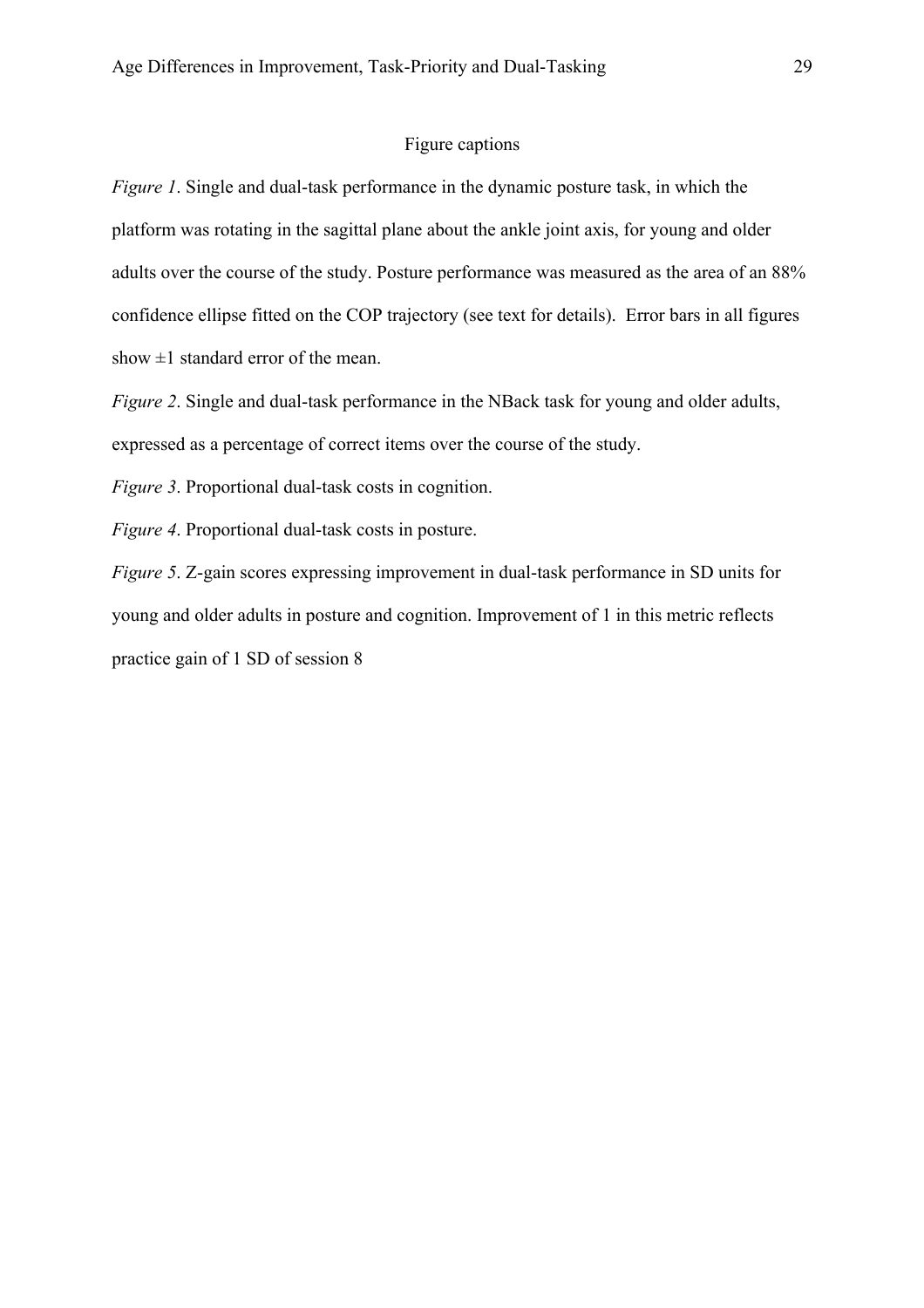

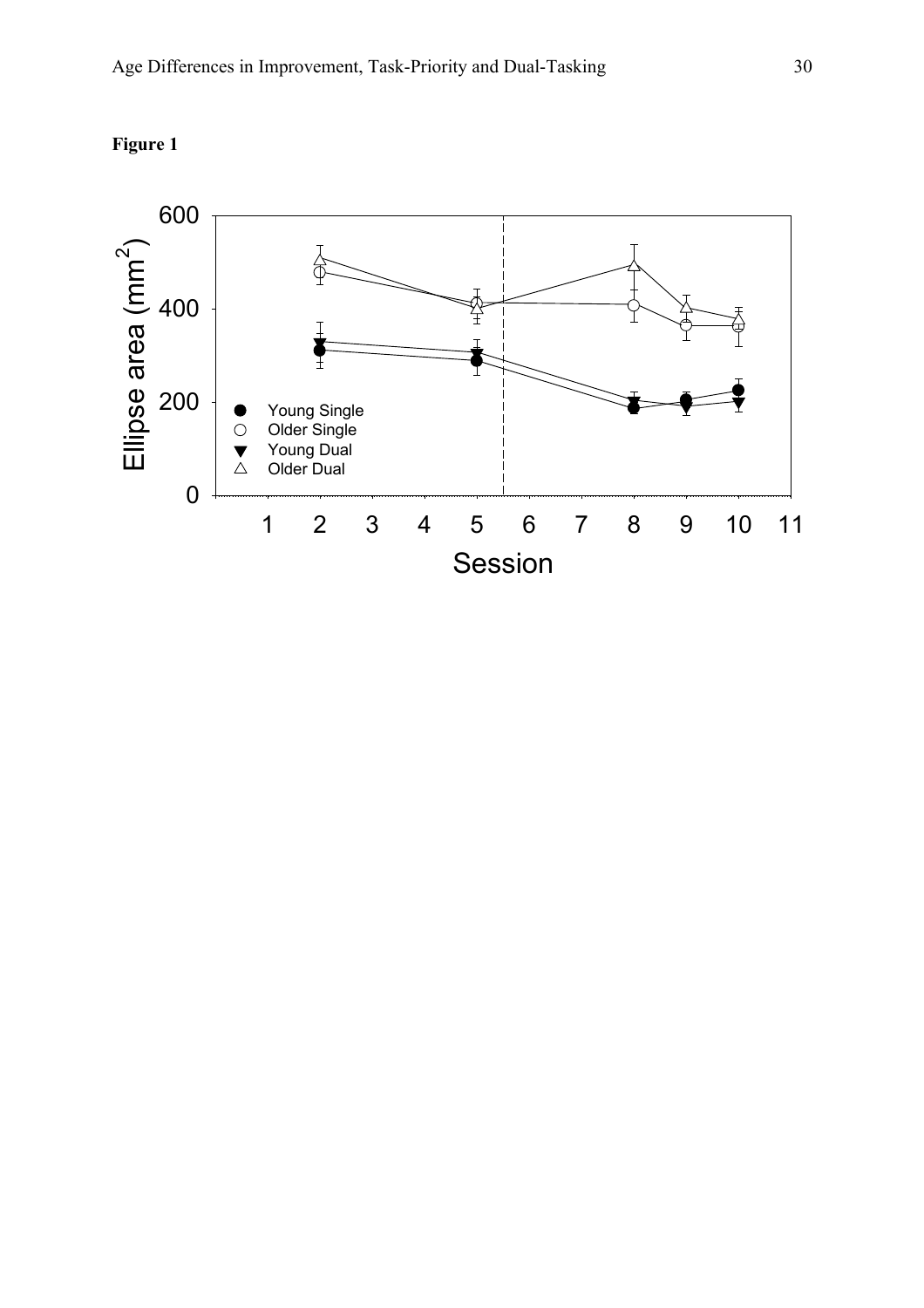

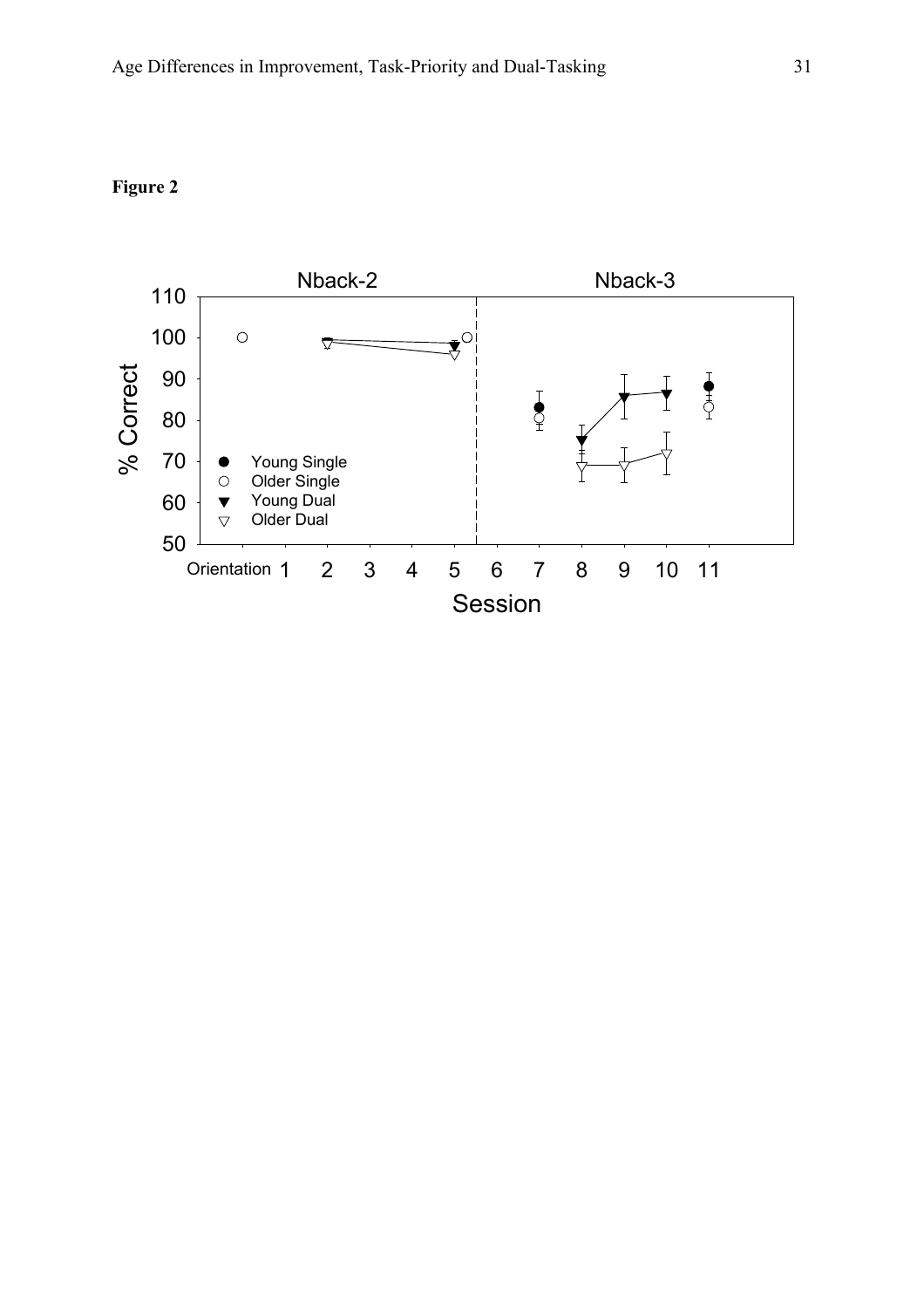

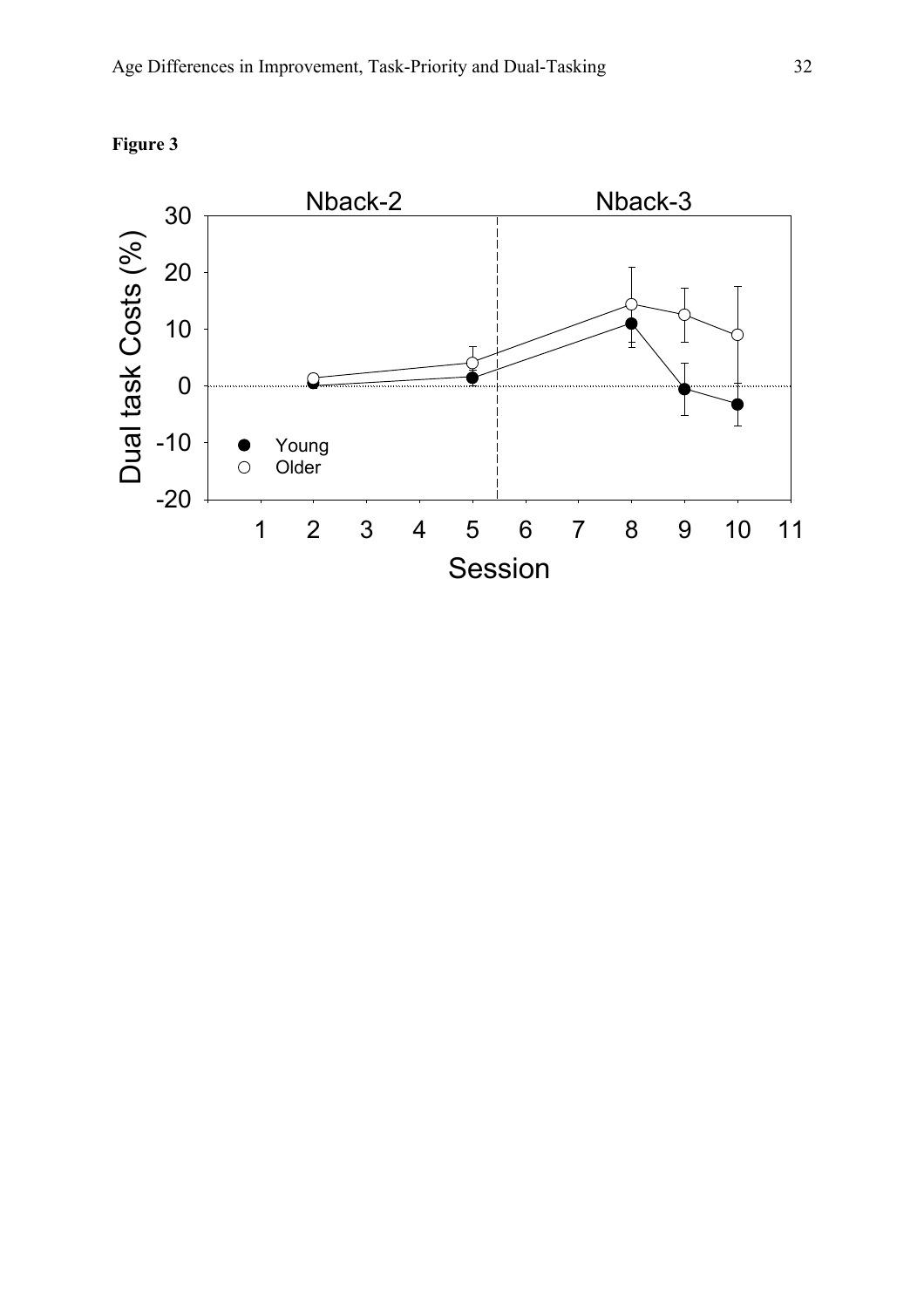